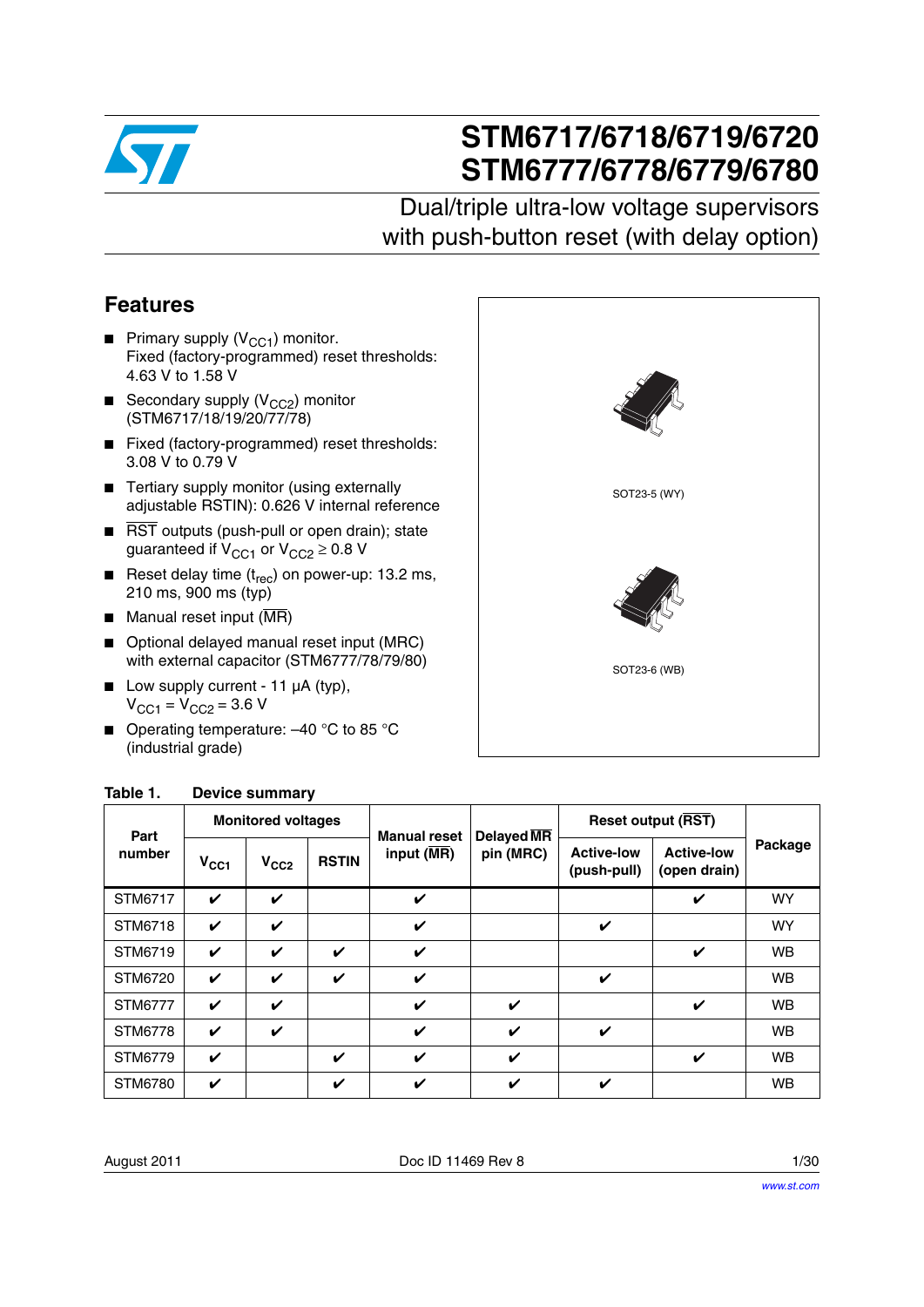# **Contents**

| $\mathbf{1}$ |     |       |                                                                |  |  |  |  |
|--------------|-----|-------|----------------------------------------------------------------|--|--|--|--|
|              | 1.1 |       |                                                                |  |  |  |  |
|              |     | 1.1.1 | Active-low, push-pull reset output (RST) - STM6718/20/78/80 7  |  |  |  |  |
|              |     | 1.1.2 | Active-low, open drain reset output (RST) - STM6717/19/77/79 7 |  |  |  |  |
|              |     | 1.1.3 |                                                                |  |  |  |  |
|              |     | 1.1.4 | Manual reset delay input (MRC) - STM6777/78/79/80)  8          |  |  |  |  |
|              |     | 1.1.5 |                                                                |  |  |  |  |
|              |     | 1.1.6 | Secondary supply voltage monitoring input $(V_{CC2})$ 8        |  |  |  |  |
|              |     | 1.1.7 | Adjustable reset comparator input (RSTIN; STM6719/20/79/80)  8 |  |  |  |  |
| $\mathbf{2}$ | 2.1 |       |                                                                |  |  |  |  |
| 3            |     |       |                                                                |  |  |  |  |
| 4            |     |       |                                                                |  |  |  |  |
| 5            |     |       |                                                                |  |  |  |  |
| 6            |     |       |                                                                |  |  |  |  |
| 7            |     |       |                                                                |  |  |  |  |
| 8            |     |       |                                                                |  |  |  |  |

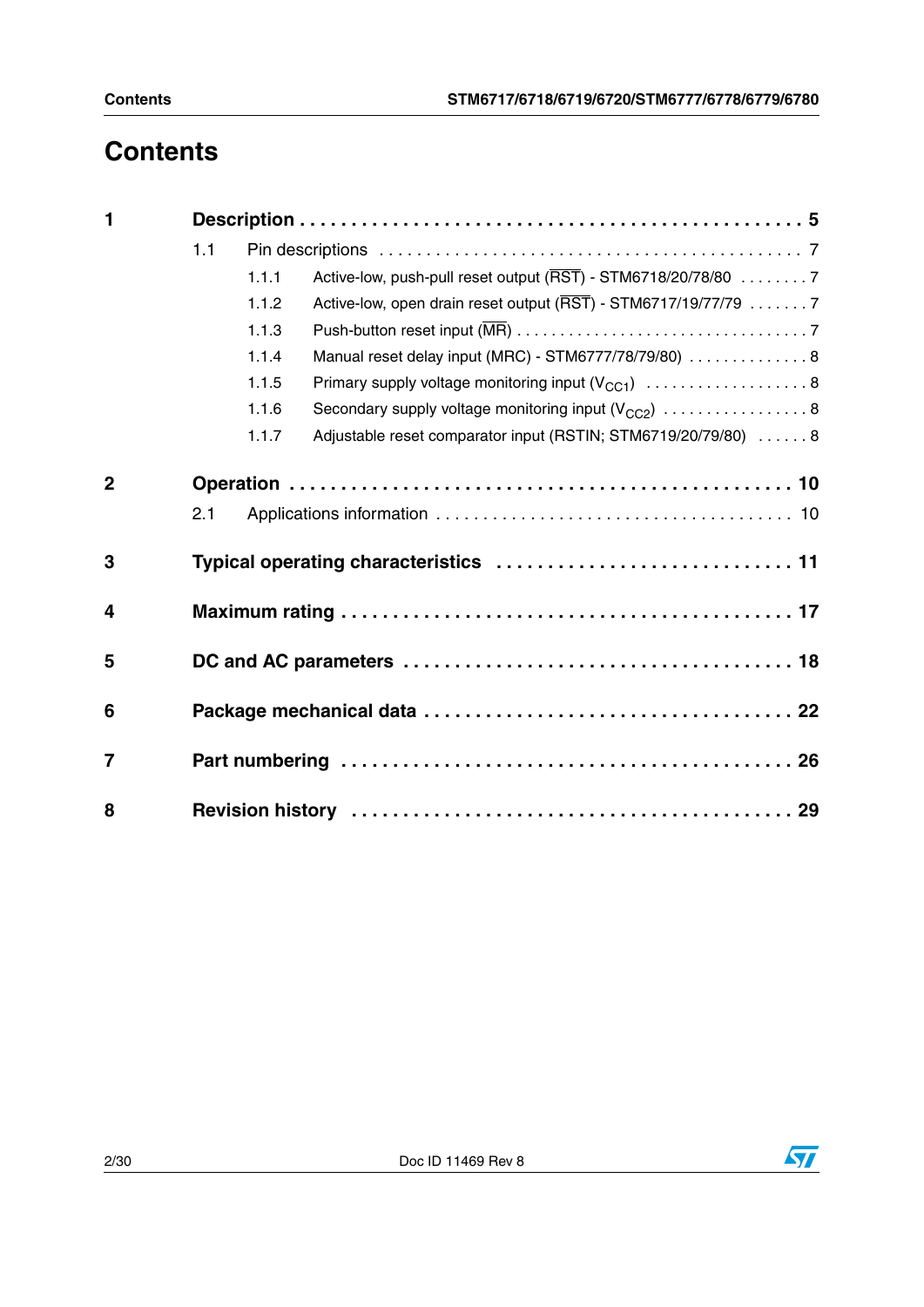# **List of tables**

| SOT23-5 - 5-lead small outline transistor package mechanical data23<br>SOT23-6 - 6-lead small outline transistor package mechanical data24 |
|--------------------------------------------------------------------------------------------------------------------------------------------|

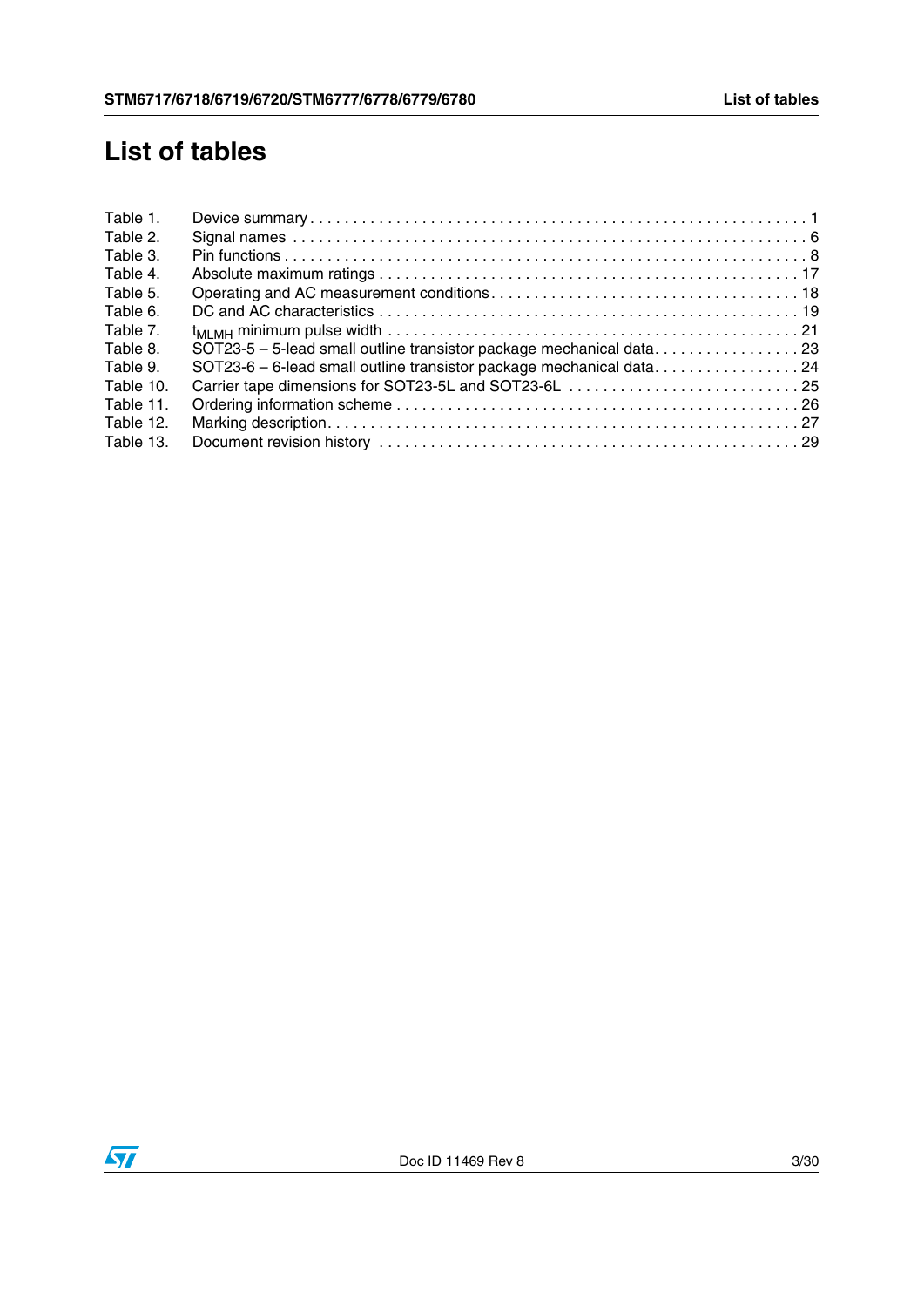# **List of figures**

| Figure 1.  |                                                                         |  |
|------------|-------------------------------------------------------------------------|--|
| Figure 2.  |                                                                         |  |
| Figure 3.  |                                                                         |  |
| Figure 4.  |                                                                         |  |
| Figure 5.  |                                                                         |  |
| Figure 6.  |                                                                         |  |
| Figure 7.  |                                                                         |  |
| Figure 8.  |                                                                         |  |
| Figure 9.  |                                                                         |  |
| Figure 10. |                                                                         |  |
| Figure 11. |                                                                         |  |
| Figure 12. |                                                                         |  |
| Figure 13. |                                                                         |  |
| Figure 14. |                                                                         |  |
| Figure 15. |                                                                         |  |
| Figure 16. |                                                                         |  |
| Figure 17. |                                                                         |  |
| Figure 18. |                                                                         |  |
| Figure 19. |                                                                         |  |
| Figure 20. |                                                                         |  |
| Figure 21. |                                                                         |  |
| Figure 22. |                                                                         |  |
| Figure 23. |                                                                         |  |
| Figure 24. |                                                                         |  |
| Figure 25. |                                                                         |  |
| Figure 26. |                                                                         |  |
| Figure 27. |                                                                         |  |
| Figure 28. | SOT23-5 - 5-lead small outline transistor package mechanical drawing 23 |  |
| Figure 29. | SOT23-6 - 6-lead small outline transistor package mechanical drawing 24 |  |
| Figure 30. |                                                                         |  |
|            |                                                                         |  |

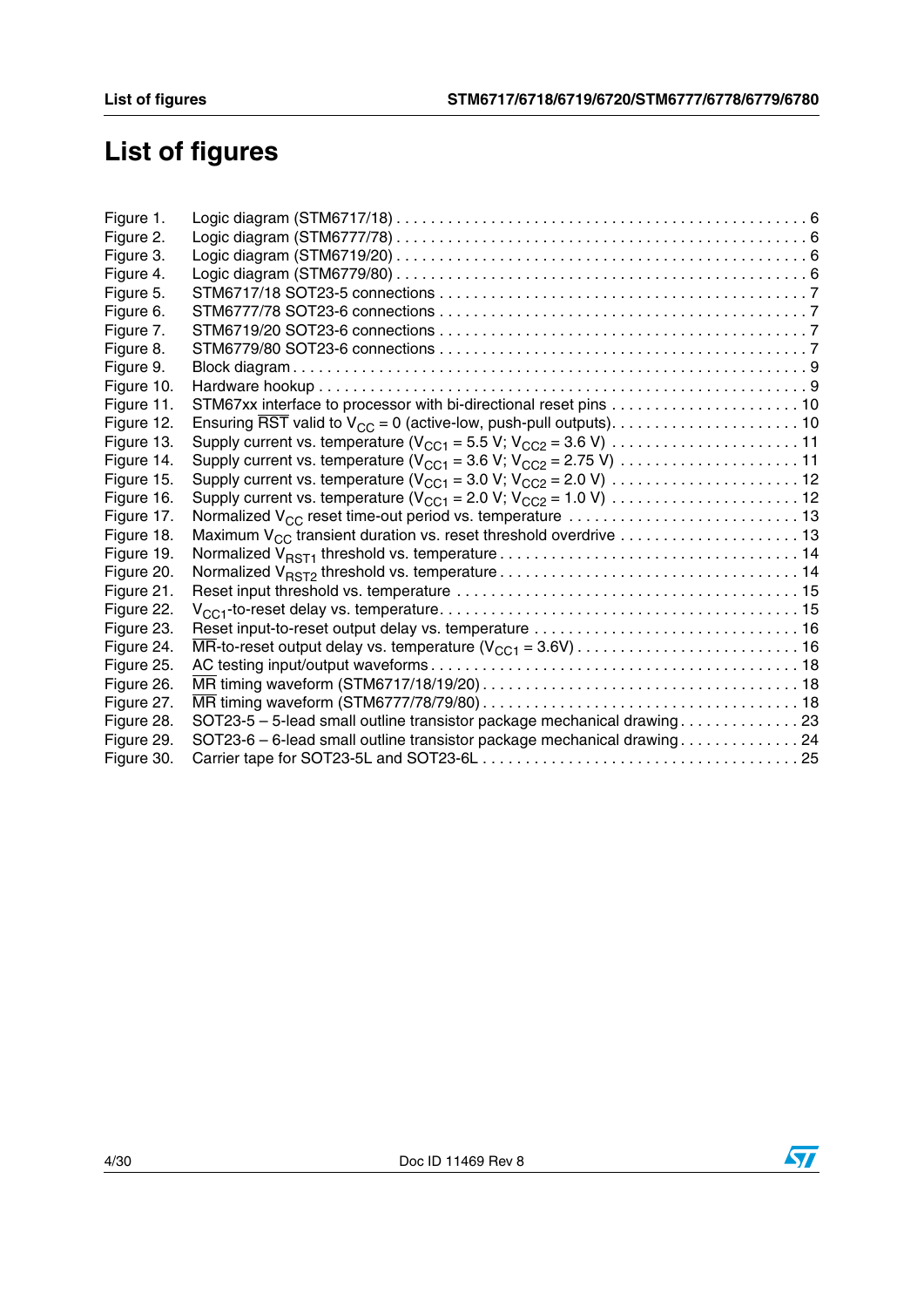## <span id="page-4-0"></span>**1 Description**

The STM6717/18/19/20 and STM6777/78/79/80 supervisors are a family of low-voltage/lowsupply current processor (micro or DSP) supervisors, designed to monitor two (or three) system power supply voltages. They are targeted at applications such as set-top boxes (STBs), portable, battery-powered systems, networking, and communication systems.

All device options have a push-button-type manual reset input  $(\overline{MR})$ . The STM6777/78/79/80 also includes an option which enables the user to delay the start of the manual reset process from  $6 \mu s$  (MRC pin left open) or more with external capacitor. The delay is implemented by connecting the appropriately sized capacitor between the MRC pin and  $V_{\rm sc}$  (typical 4 s delay with a 3.3  $\mu$ F capacitor, see *[Table 7 on page 21](#page-20-0)*).

Two of the three supplies monitored ( $V<sub>CC1</sub>$  and  $V<sub>CC2</sub>$ ) have fixed (customer-selectable, factory-trimmed) thresholds ( $V_{RST1}$  and  $V_{RST2}$ ). The third voltage is monitored using an externally adjustable RSTIN threshold (0.626 V internal reference).

If any of the three monitored voltages drop below its factory-trimmed or adjustable thresholds, or if MR is asserted to logic low, a RST is asserted (driven low). Once asserted,  $\overline{\text{RST}}$  is maintained at low for a minimum delay period ( $t_{\text{rec}}$ ) after ALL supplies rise above their respective thresholds and MR returns to high. These devices are guaranteed to be in the correct reset output logic state when  $V_{CC1}$  and/or  $V_{CC2}$  is greater than 0.8 V.

These devices are available in standard 5-pin or 6-pin SOT23 packages (see *[Table 1 on](#page-0-1)  [page 1](#page-0-1)*).

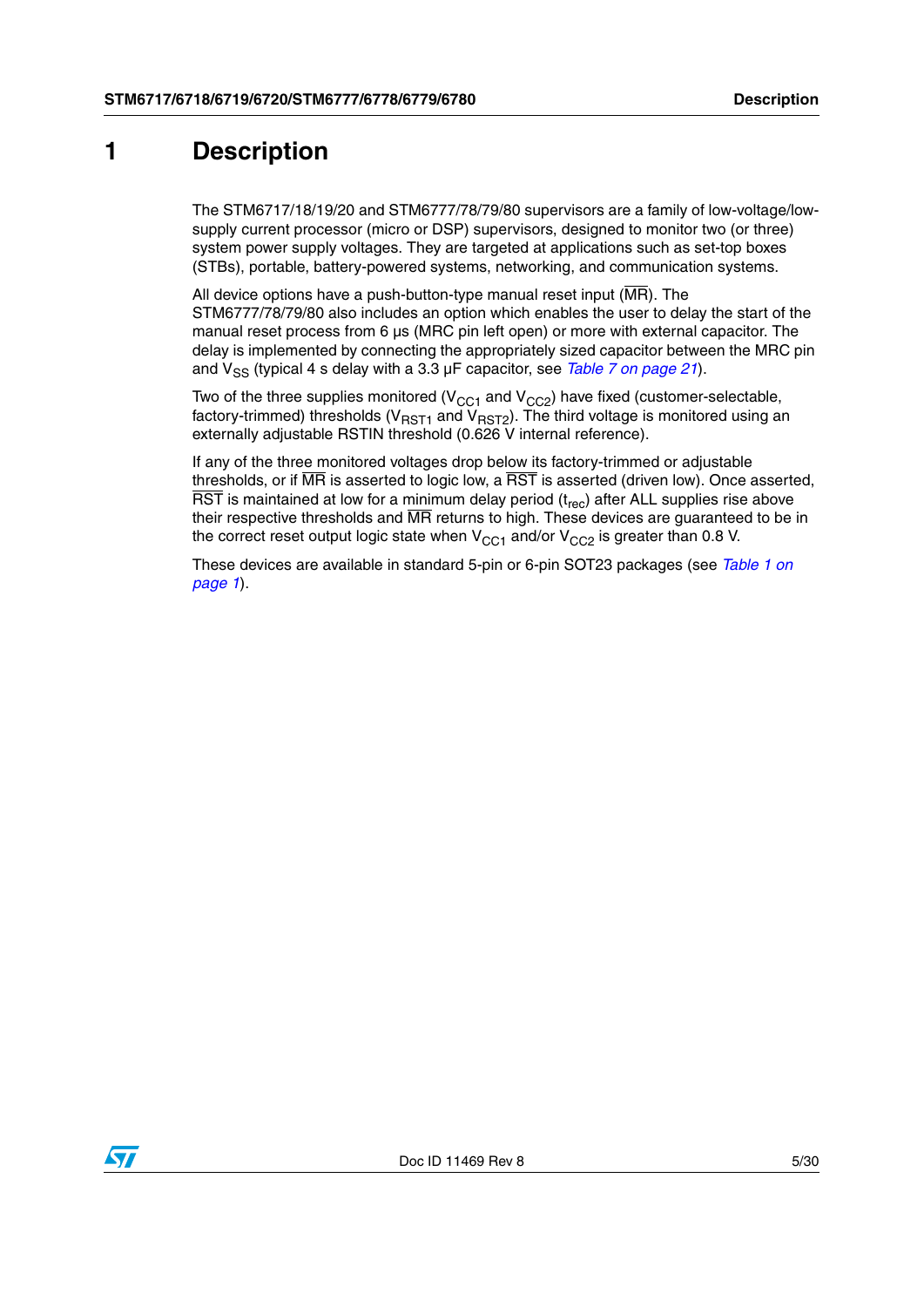<span id="page-5-4"></span><span id="page-5-3"></span><span id="page-5-2"></span><span id="page-5-1"></span>

<span id="page-5-0"></span>

| Table 2.                 | <b>Signal names</b>               |
|--------------------------|-----------------------------------|
| $\overline{\mathsf{MR}}$ | Push-button reset input           |
| <b>MRC</b>               | Manual reset delay input          |
| <b>RST</b>               | Active-low reset output           |
| $V_{\rm CC1}$            | Primary supply voltage input      |
| V <sub>CC2</sub>         | Secondary supply voltage input    |
| <b>RSTIN</b>             | Adjustable reset comparator input |
| $V_{SS}$                 | Ground                            |

#### 6/30 Doc ID 11469 Rev 8

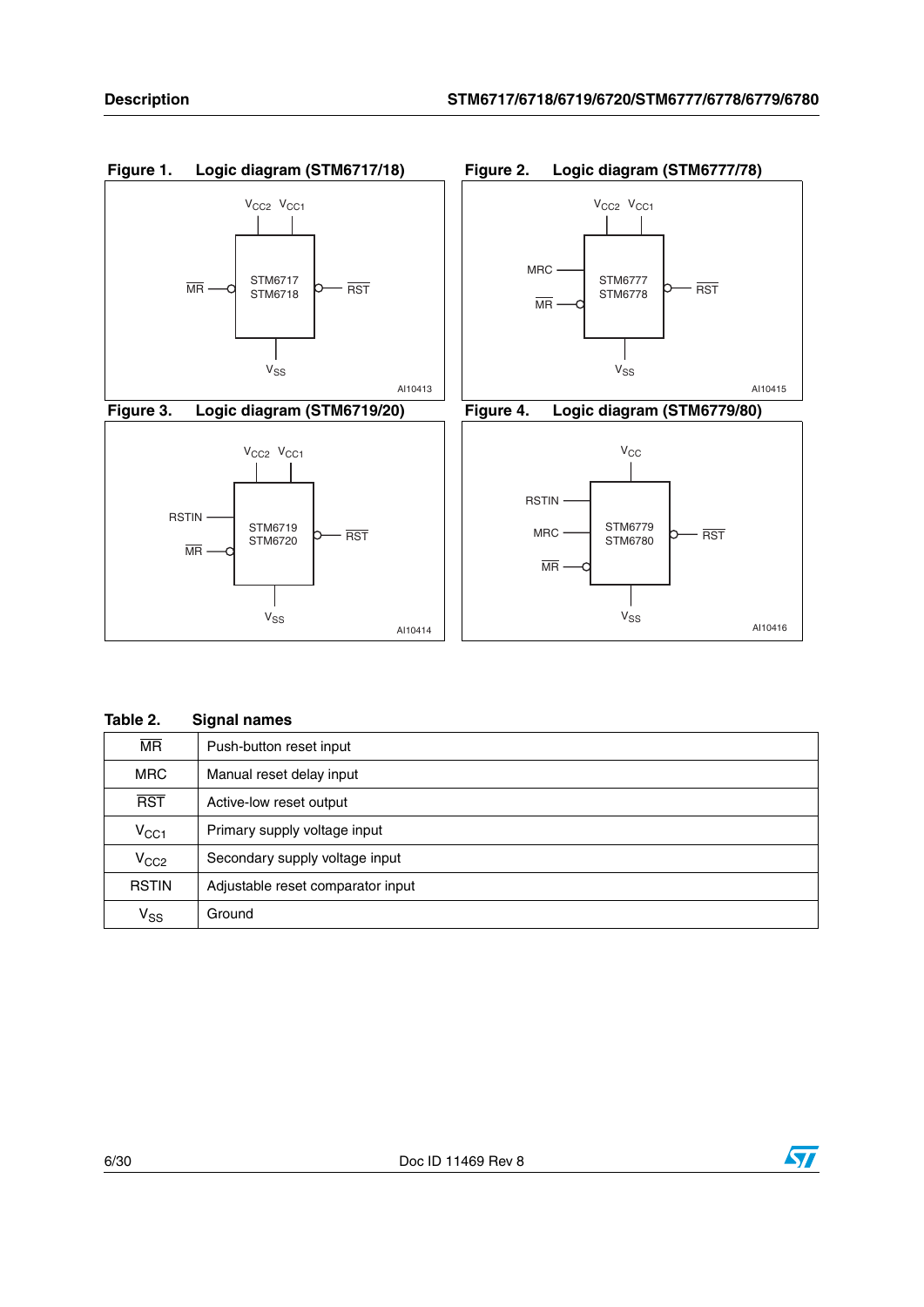<span id="page-6-6"></span><span id="page-6-5"></span><span id="page-6-4"></span>

### <span id="page-6-7"></span><span id="page-6-0"></span>**1.1 Pin descriptions**

### <span id="page-6-1"></span>**1.1.1 Active-low, push-pull reset output (RST) - STM6718/20/78/80**

The  $\overline{\text{RST}}$  pin is driven low and stays low whenever  $V_{CC1}$  or  $V_{CC2}$  or RSTIN falls below its factory-trimmed or adjustable reset threshold or when MR goes to logic low. It remains low for  $t_{rec}$  after ALL supply voltages being monitored rise above their reset thresholds and  $\overline{MR}$ goes from low to high. (Push-pull outputs are referenced to  $V_{C}$ <sub>C1</sub>.)

### <span id="page-6-2"></span>**1.1.2 Active-low, open drain reset output (RST) - STM6717/19/77/79**

The  $\overline{\text{RST}}$  pin is driven low and stays low whenever  $\text{V}_{\text{CC1}}$  or  $\text{V}_{\text{CC2}}$  or RSTIN falls below its factory-trimmed or adjustable reset threshold or when MR goes to logic low. It remains low for  $t_{rec}$  after ALL supply voltages being monitored rise above their reset thresholds and  $\overline{MR}$ goes from low to high. Connect an external pull-up resistor to  $V_{CC1}$ . A 10 kΩ pull-up resistor should be sufficient for most applications.

### <span id="page-6-3"></span>**1.1.3 Push-button reset input (MR)**

When  $\overline{MR}$  goes low the  $\overline{RST}$  output is driven low.  $\overline{RST}$  remains low as long as  $\overline{MR}$  is low and for t<sub>rec</sub> after MR returns to high. This active-low input has an internal 50 kΩ pull-up resistor to

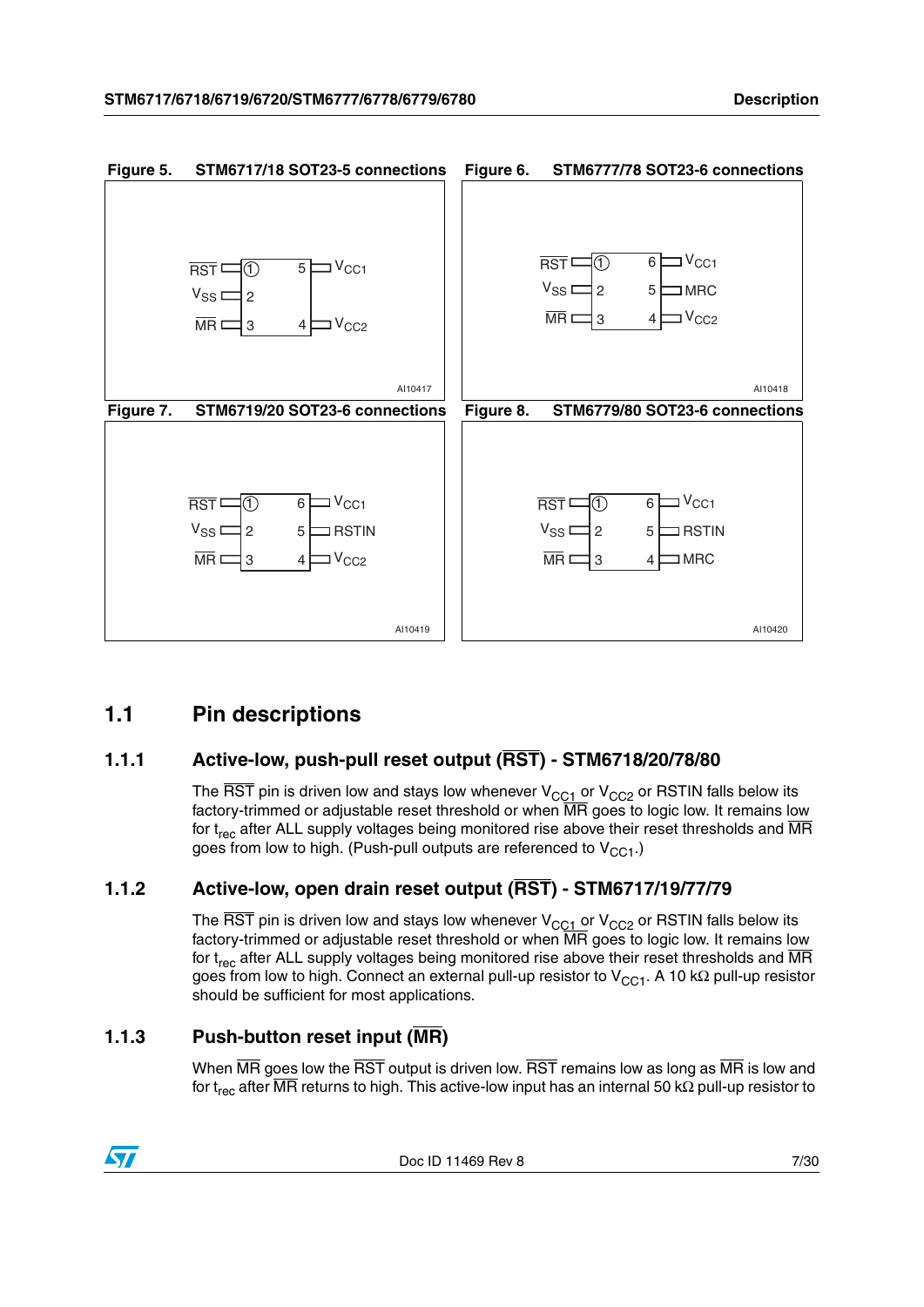$V_{CC1}$ . It can be driven from a TTL or CMOS logic line, or with open drain/collector outputs, or connected to  $V_{SS}$  through a switch. If unused, leave this pin open or connect it to  $V_{C}C_1$ .

Connect a normally open momentary switch from  $\overline{MR}$  to  $V_{SS}$ ; external debounce circuitry is not required. (If  $\overline{\text{MR}}$  is driven from long cables or if the device is used in noisy environments, connecting a 0.1 $\mu$ F capacitor from  $\overline{MR}$  to  $V_{SS}$  provides additional noise immunity.

### <span id="page-7-0"></span>**1.1.4 Manual reset delay input (MRC) - STM6777/78/79/80)**

This pin is either left open or connected to  $V_{SS}$  via a capacitor. By selecting the appropriate capacitor, the manual reset process, initiated by pressing the push-button manual reset input, can be delayed by any value from 6 µs or more (see *[Table 7 on page 21](#page-20-0)*).

### <span id="page-7-1"></span>**1.1.5** Primary supply voltage monitoring input (V<sub>CC1</sub>)

It also is the input for the primary reset threshold monitor. Available fixed (customerselectable, factory-programmed) reset thresholds include 4.63 V to 1.58 V.

### <span id="page-7-2"></span>**1.1.6** Secondary supply voltage monitoring input (V<sub>CC2</sub>)

This function is available on the STM6717/18/19/20/77/78. Fixed (customer-selectable, factory-programmed) reset thresholds include 3.08 V to 0.79 V.

### <span id="page-7-3"></span>**1.1.7 Adjustable reset comparator input (RSTIN; STM6719/20/79/80)**

This is a high impedance input.  $\overline{RST}$  is driven low when the voltage at the RSTIN pin falls below 0.626 V (internal reference voltage at this comparator). The monitored voltage reset threshold is set with an external resistor-divider network.

| <b>Pin</b>                       |                                  |                                  |                                  |                            |                                   |  |
|----------------------------------|----------------------------------|----------------------------------|----------------------------------|----------------------------|-----------------------------------|--|
| <b>STM6717</b><br><b>STM6718</b> | <b>STM6719</b><br><b>STM6720</b> | <b>STM6777</b><br><b>STM6778</b> | <b>STM6779</b><br><b>STM6780</b> | <b>Name</b>                | <b>Function</b>                   |  |
| 1                                |                                  |                                  |                                  | <b>RST</b>                 | Active-low reset output           |  |
| 3                                | 3                                | 3                                | 3                                | <b>MR</b>                  | Push-button reset input           |  |
|                                  |                                  | 5                                | 4                                | <b>MRC</b>                 | Manual reset delay input          |  |
| 5                                | 6                                | 6                                | 6                                | $V_{\rm CC1}$              | Primary supply voltage input      |  |
| 4                                | 4                                | 4                                |                                  | $V_{CC2}$                  | Secondary supply voltage input    |  |
|                                  | 5                                |                                  | 5                                | <b>RSTIN</b>               | Adjustable reset comparator input |  |
| 2                                | 2                                | 2                                | $\overline{c}$                   | $\mathsf{v}_{\mathsf{ss}}$ | Ground                            |  |

<span id="page-7-4"></span>Table 3. **Pin functions** 



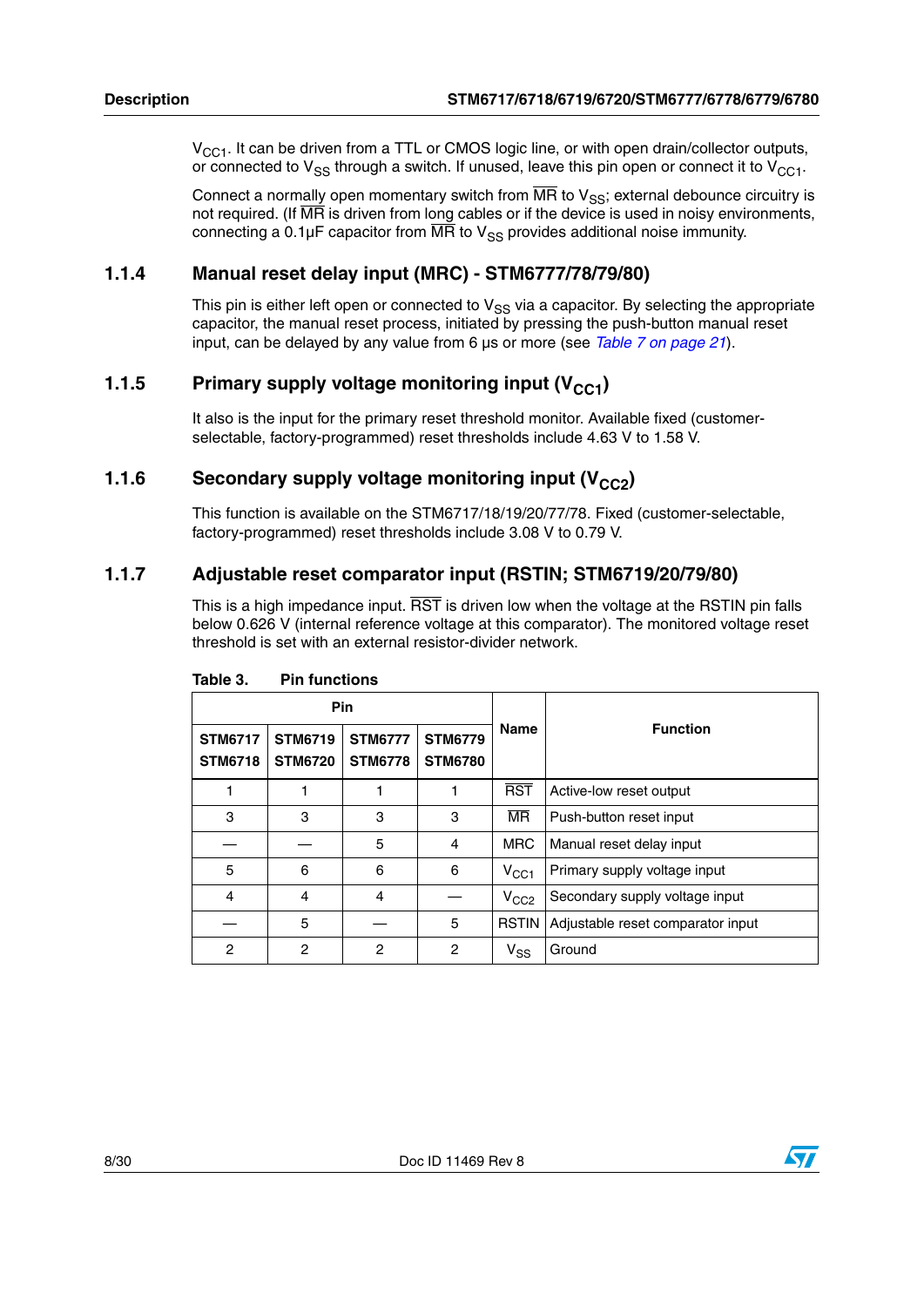<span id="page-8-0"></span>**Figure 9. Block diagram**



- 1.  $V_{CC2}$  input is available on STM6717/18/19/20/77/78.
- 2. RSTIN available only on STM6719/20/79/80.
- 3. MRC available only on STM6777/78/79/80.

<span id="page-8-1"></span>



1.  $V_{CC2}$  is available only on STM6717/18/19/20/77/78.

- 2. RSTIN available only on STM6719/20/79/80.
- 3. MRC available only on STM6777/78/79/80.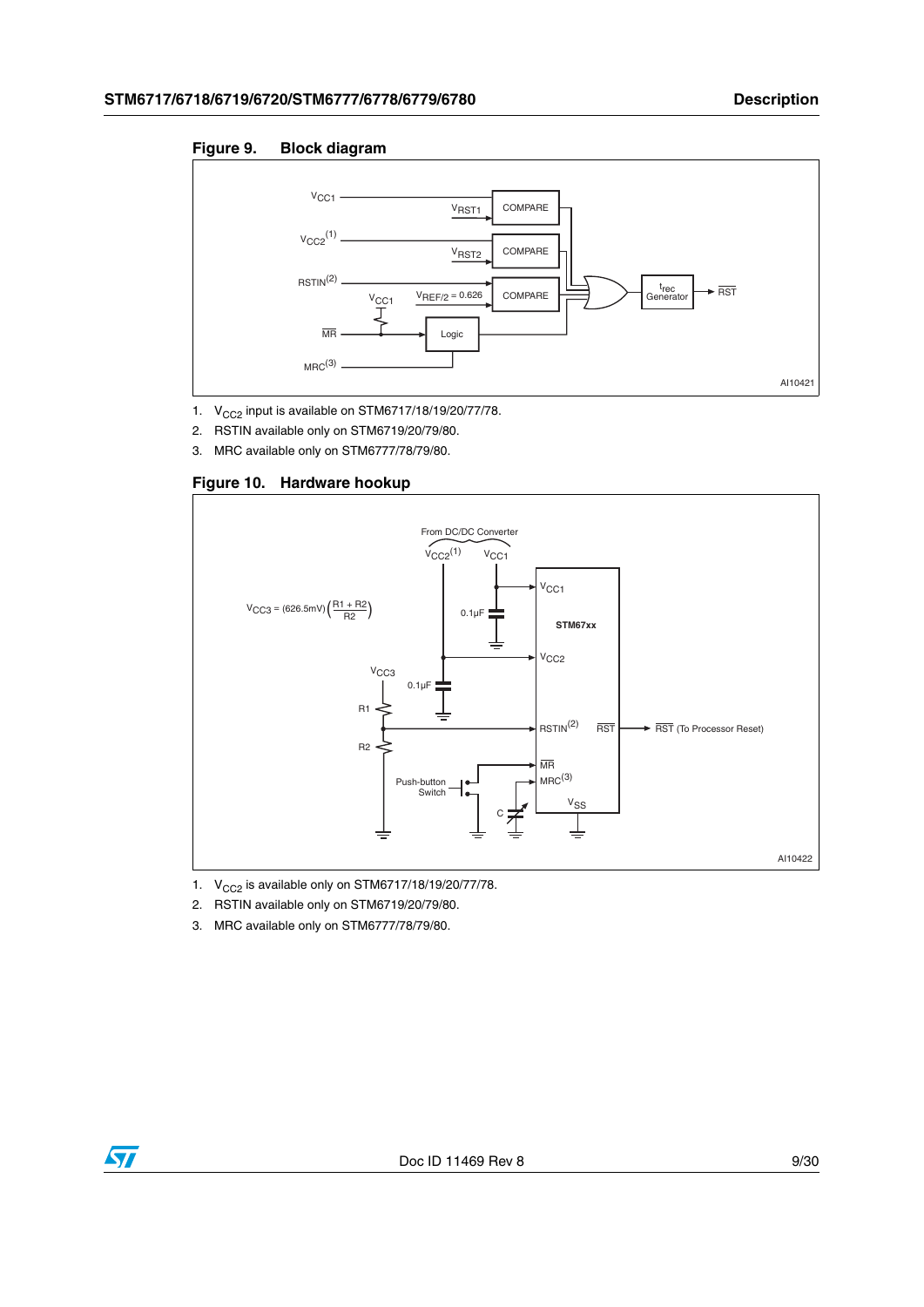## <span id="page-9-0"></span>**2 Operation**

### <span id="page-9-1"></span>**2.1 Applications information**

1. Interfacing to processors with bi-directional reset pins

Most processors with bi-directional reset pins can interface directly to the open drain RST outputs (STM6717/19/77/79). Systems simultaneously requiring a push-pull RST output and a bi-directional reset interface can be in logic contention. To prevent this contention, connect a 4.7 kΩ resistor between  $\overline{\text{RST}}$  and the processor's reset I/O as shown in *[Figure 11](#page-9-2)*.

2. Ensuring a valid  $\overline{\text{RST}}$  output down to  $V_{CC} = 0$  V

The STM67xx supervisors are guaranteed to be in the correct RST output logic state when  $V_{CC1}$  and/or  $V_{CC2}$  is greater than 0.8 V. In applications which require valid reset levels down to  $V_{CC} = 0$ , a pull-down resistor to active-low outputs (push-pull only, see *[Figure 12](#page-9-3)*) will ensure that the reset line is valid while the reset output can no longer sink or source current. This scheme does NOT work with the open drain outputs of the STM6717/19/77/79.

The resistor value used is not critical, but it must be large enough not to load the reset output when V<sub>CC</sub> is above the reset threshold. For most applications, 100 kΩ is adequate.

<span id="page-9-2"></span>



### <span id="page-9-3"></span>Figure 12. Ensuring  $\overline{\text{RST}}$  valid to  $V_{CC} = 0$  (active-low, push-pull outputs)



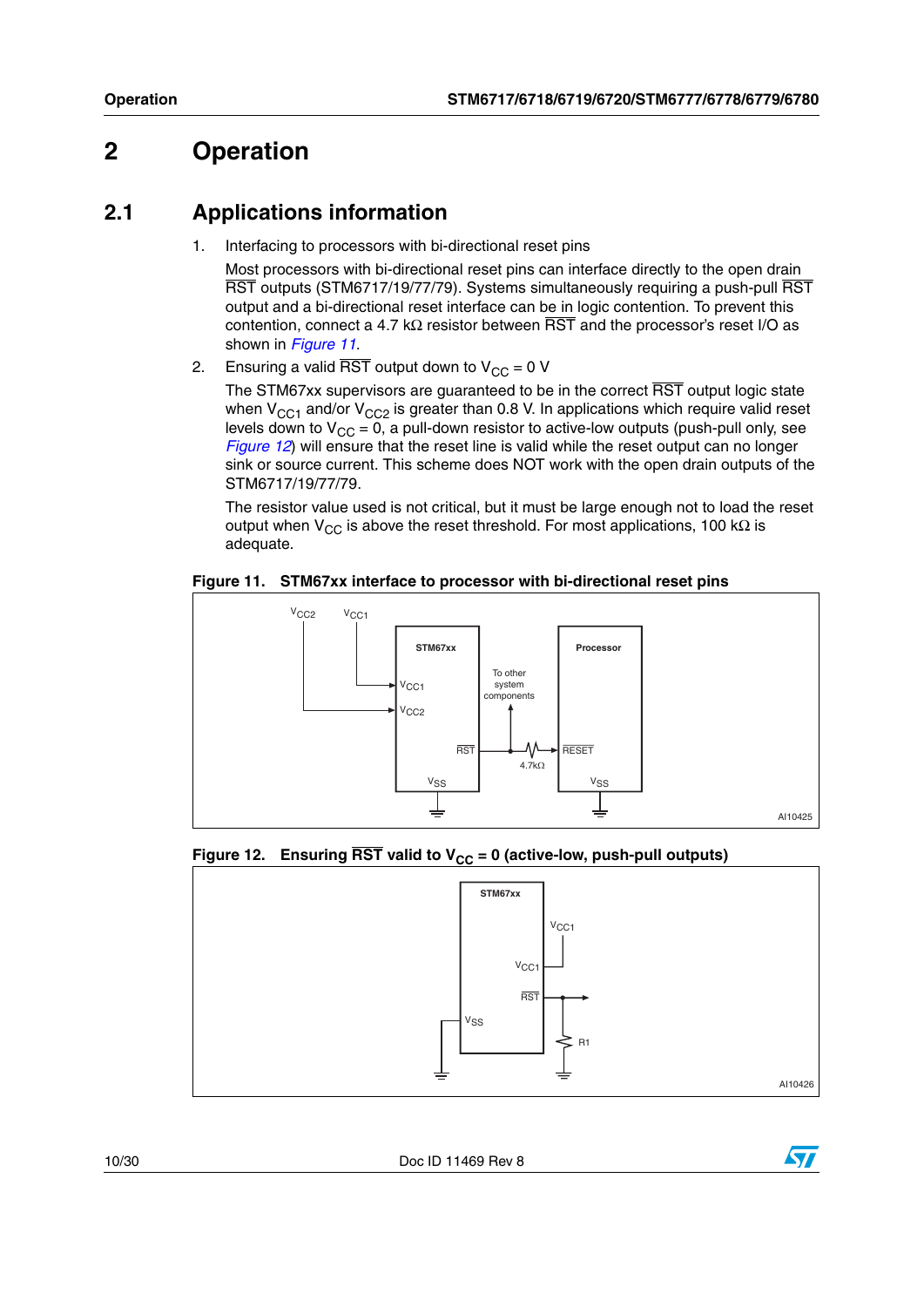# <span id="page-10-0"></span>**3 Typical operating characteristics**

*Note: Typical values are at*  $T_A = 25 °C$  *unless otherwise noted.* 

<span id="page-10-1"></span>



<span id="page-10-2"></span>

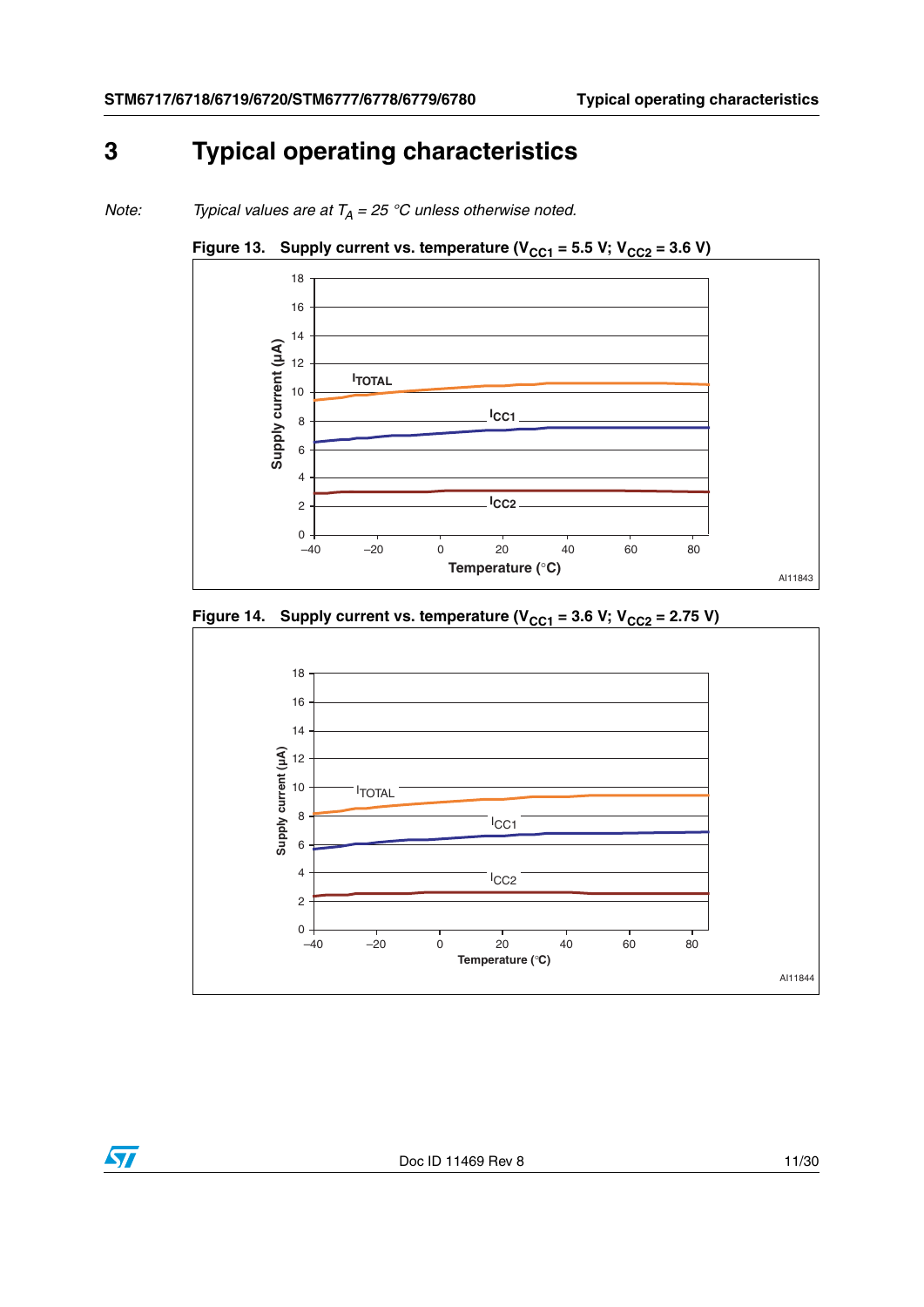

<span id="page-11-0"></span>Figure 15. Supply current vs. temperature ( $V_{CC1}$  = 3.0 V;  $V_{CC2}$  = 2.0 V)

<span id="page-11-1"></span>



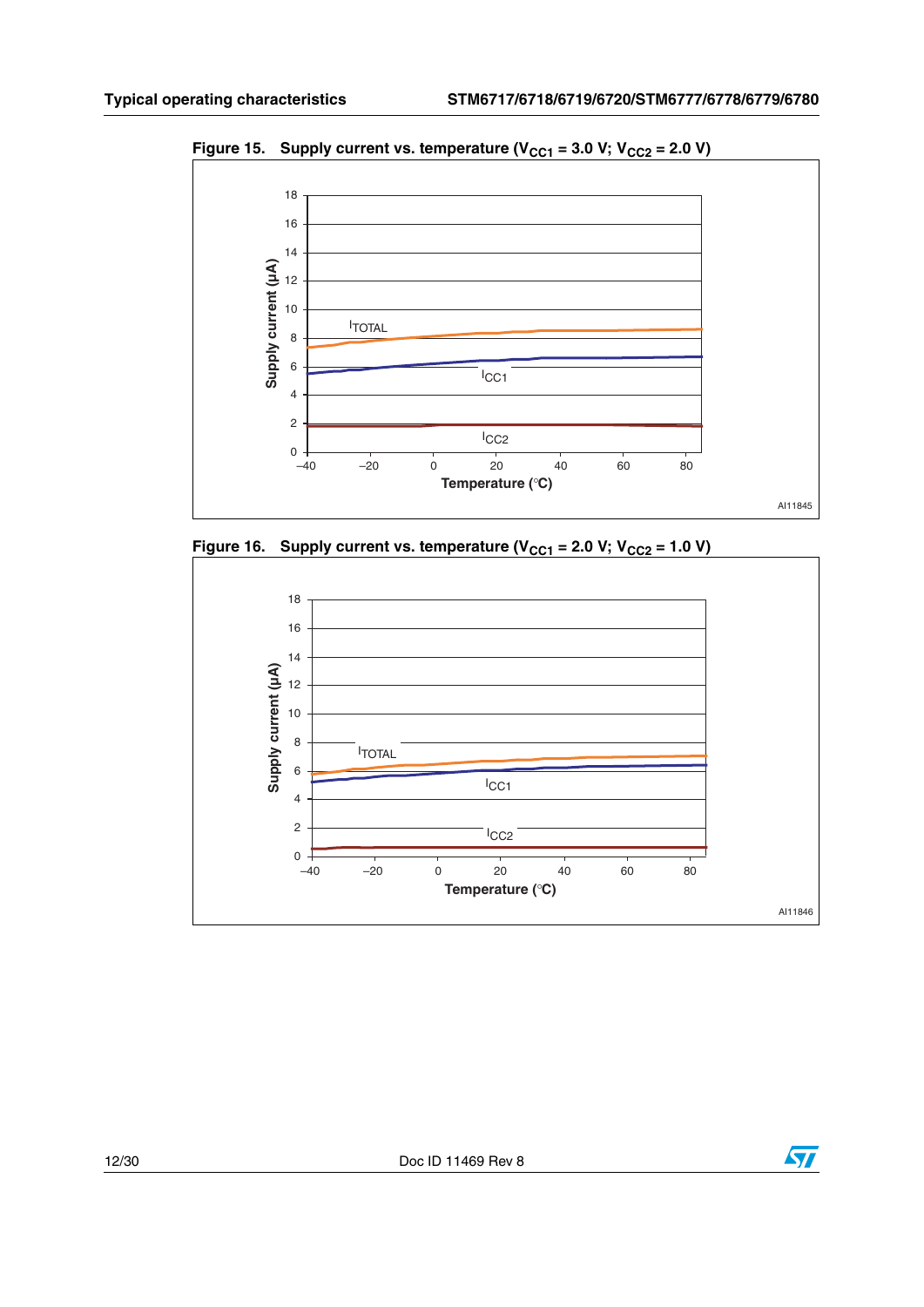

<span id="page-12-0"></span>Figure 17. Normalized V<sub>CC</sub> reset time-out period vs. temperature

<span id="page-12-1"></span>



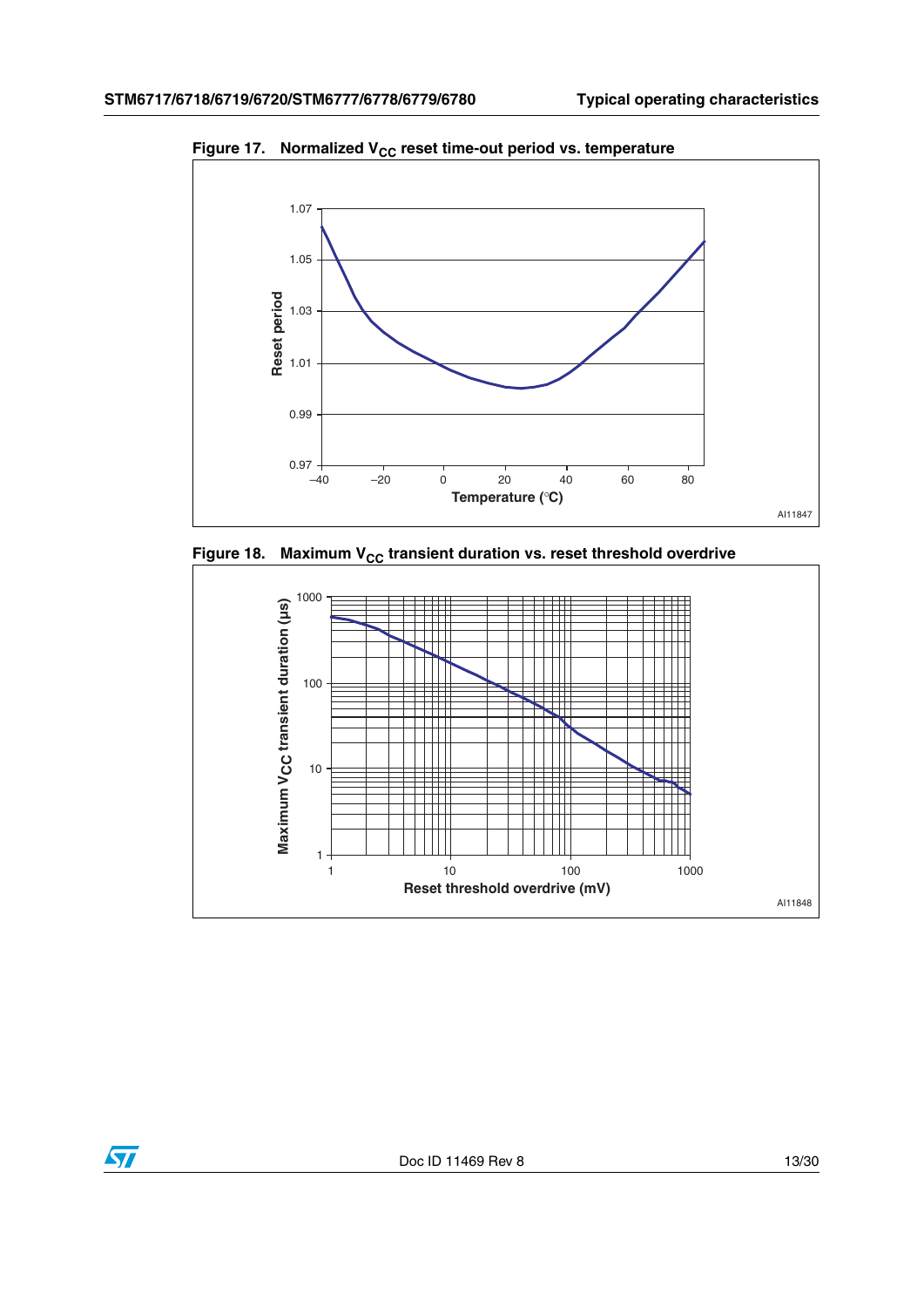

<span id="page-13-0"></span>Figure 19. Normalized V<sub>RST1</sub> threshold vs. temperature

<span id="page-13-1"></span>



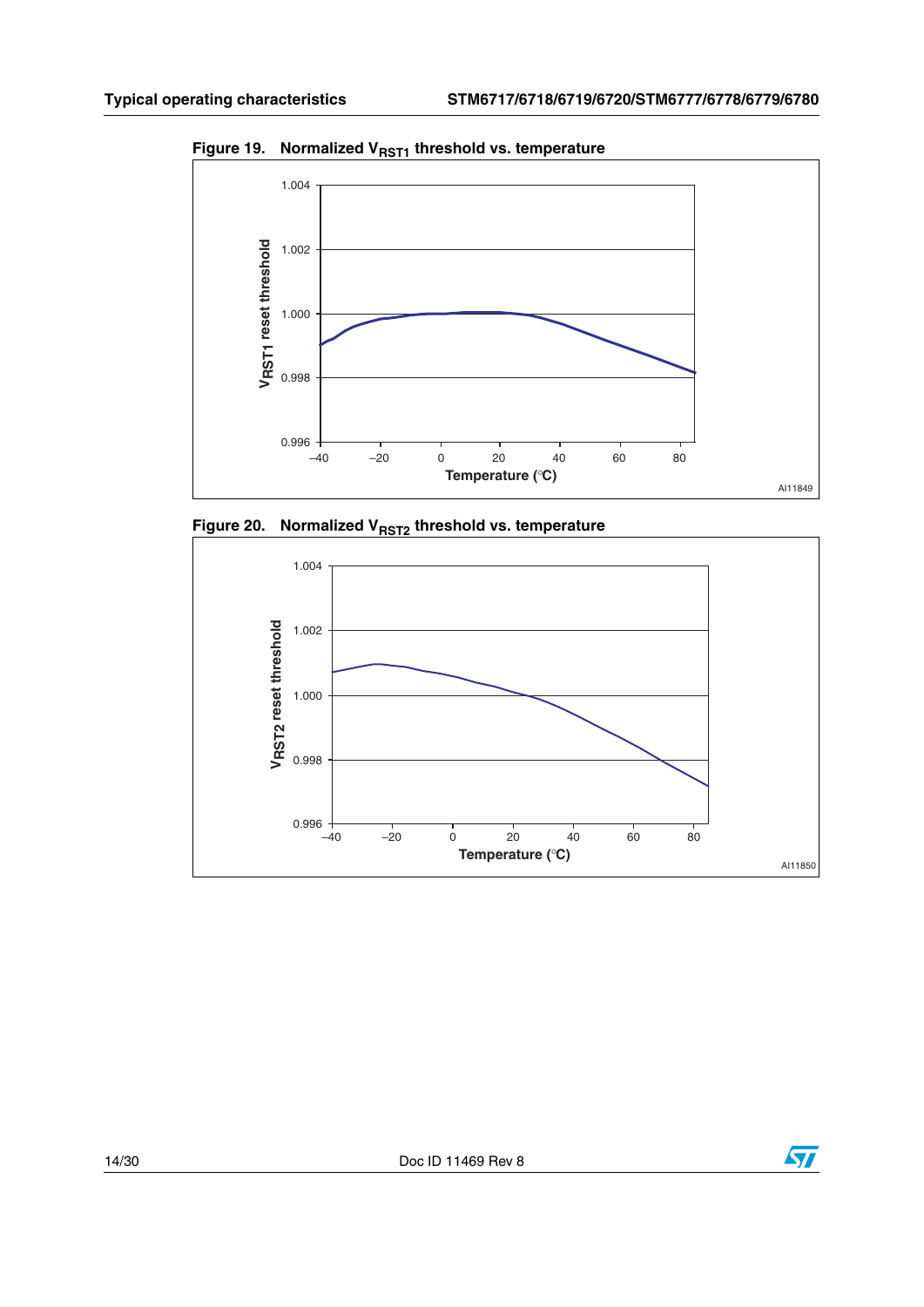

<span id="page-14-0"></span>**Figure 21. Reset input threshold vs. temperature**

<span id="page-14-1"></span>



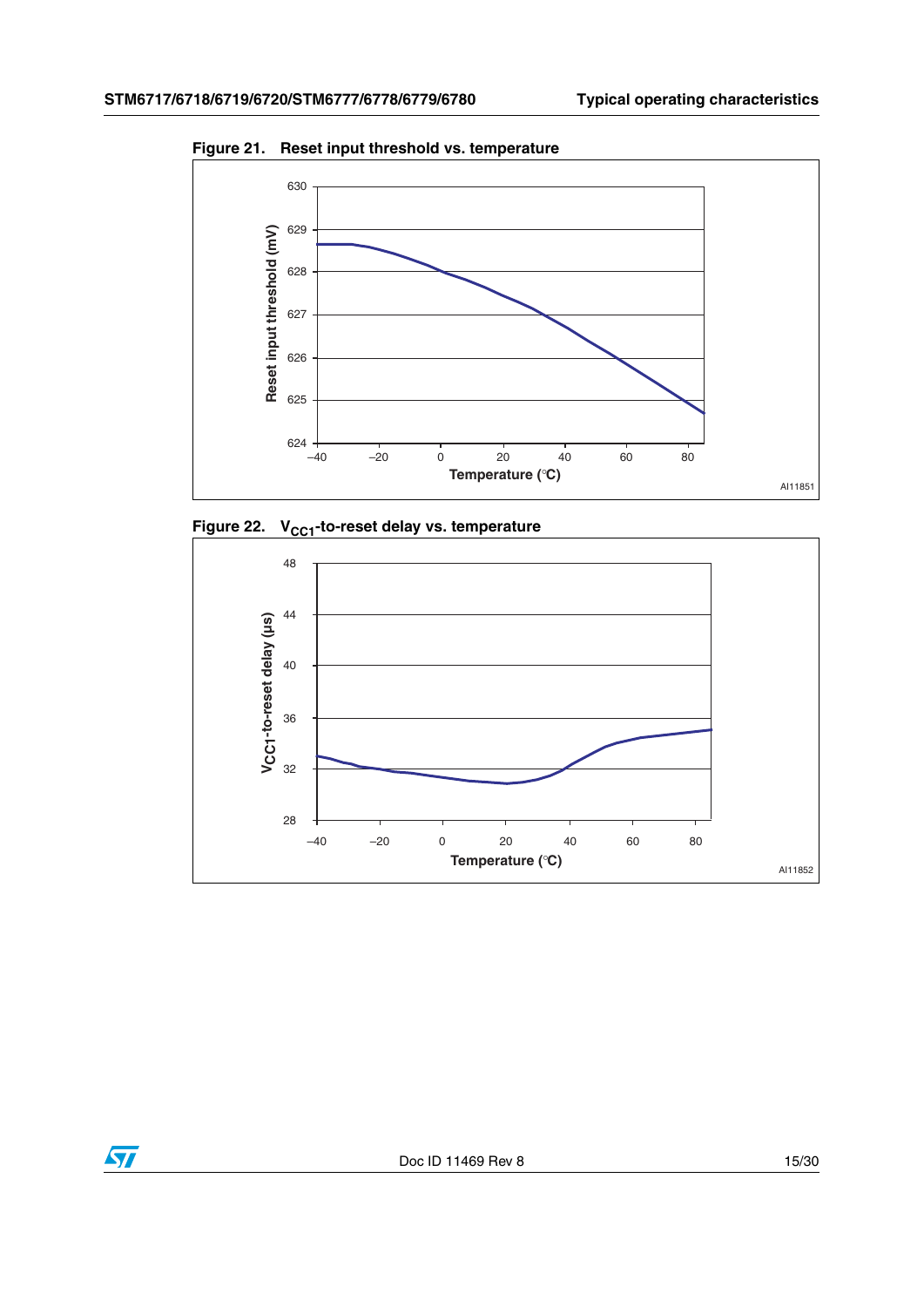

<span id="page-15-0"></span>**Figure 23. Reset input-to-reset output delay vs. temperature**

<span id="page-15-1"></span>



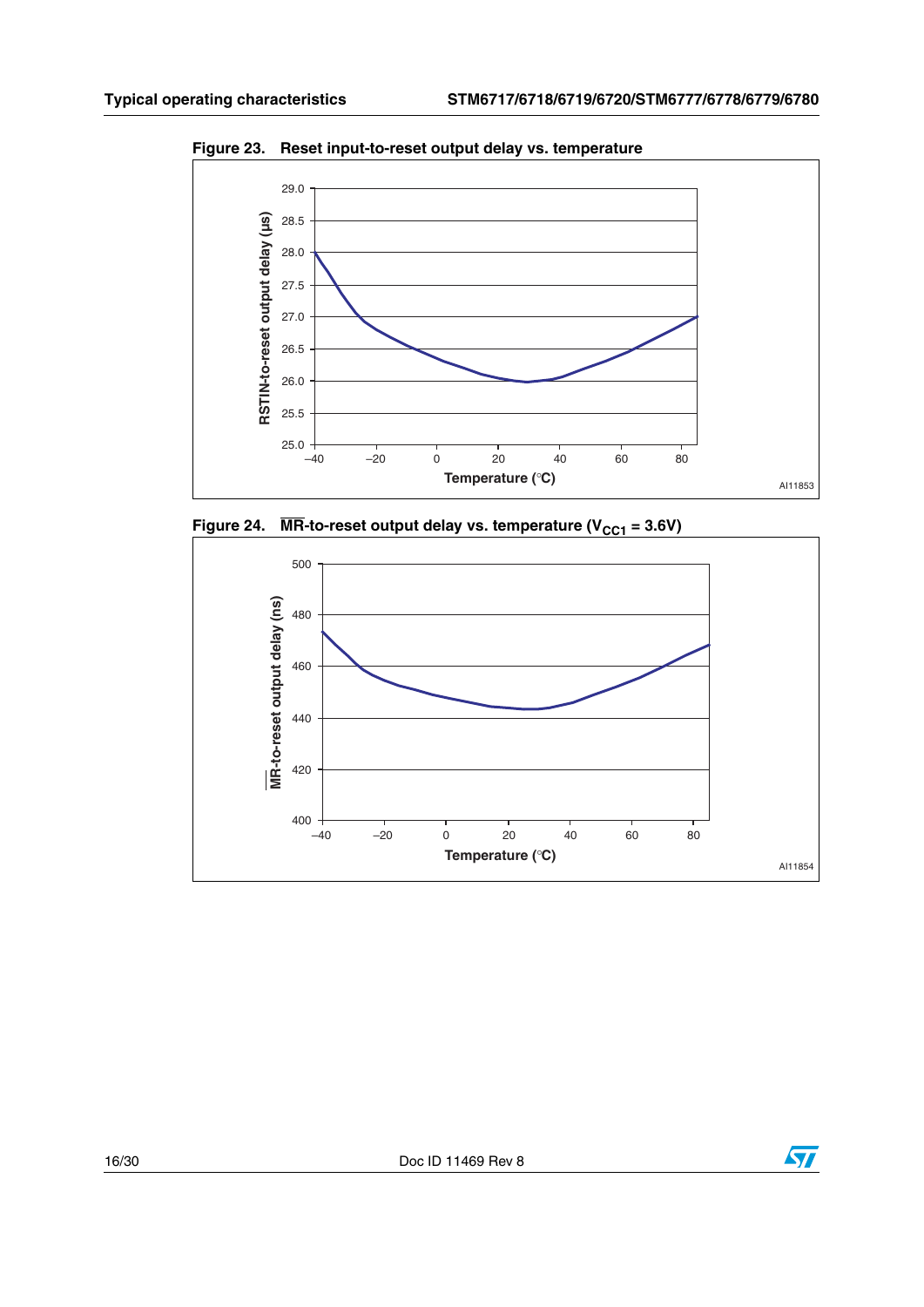## <span id="page-16-0"></span>**4 Maximum rating**

Stressing the device above the rating listed in the Absolute Maximum Ratings" table may cause permanent damage to the device. These are stress ratings only and operation of the device at these or any other conditions above those indicated in the Operating sections of this specification is not implied. Exposure to Absolute Maximum Rating conditions for extended periods may affect device reliability. Refer also to the STMicroelectronics SURE Program and other relevant quality documents.

| Symbol                              | <b>Parameter</b>                       | Value                     | Unit                      |        |
|-------------------------------------|----------------------------------------|---------------------------|---------------------------|--------|
| $\mathsf{T}_{\text{STG}}$           | Storage temperature ( $V_{CC}$ off)    | $-55$ to 150              | °C                        |        |
| $T_{SLD}^{(1)}$                     | Lead solder temperature for 10 seconds | 260                       | $^{\circ}C$               |        |
| $V_{IO}$                            | Input or output voltage                |                           | $-0.3$ to $V_{CG1}$ + 0.3 | $\vee$ |
|                                     |                                        | $-0.3$ to $V_{CC2}$ + 0.3 | $\vee$                    |        |
| $V_{\text{CC1}}$ , $V_{\text{CC2}}$ | Supply voltage                         |                           | $-0.3$ to $7.0$           | v      |
| <sup>I</sup> IO                     | Input or output current (all pins)     | 20                        | mA                        |        |
| $P_D$                               | Power dissipation                      | SOT23-5                   | 654                       | mW     |
|                                     |                                        | SOT23-6                   | 675                       | mW     |

<span id="page-16-1"></span>Table 4. **Absolute maximum ratings** 

<span id="page-16-2"></span>1. Reflow at peak temperature of 260 °C. The time above 255 °C must not exceed 30 seconds.

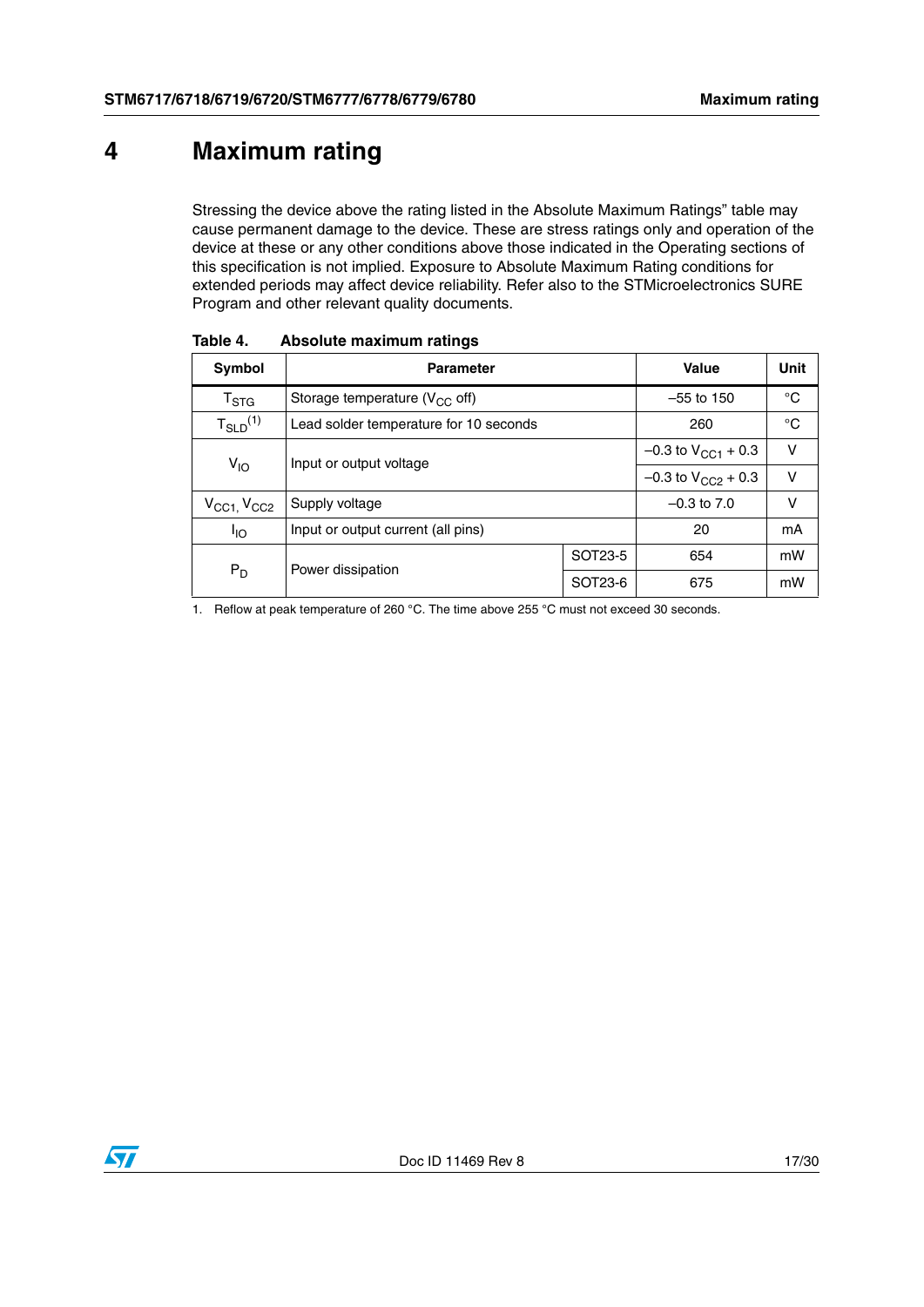### <span id="page-17-0"></span>**5 DC and AC parameters**

This section summarizes the operating measurement conditions, and the DC and AC characteristics of the device. The parameters in the DC and AC characteristics tables that follow, are derived from tests performed under the measurement conditions summarized in *[Table 5: Operating and AC measurement conditions](#page-17-1)*. Designers should check that the operating conditions in their circuit match the operating conditions when relying on the quoted parameters.

| <b>Parameter</b>                      | STM67xx                   | Unit |
|---------------------------------------|---------------------------|------|
| $V_{CC}$ supply voltage               | $0.8$ to 5.5              |      |
| Ambient operating temperature $(T_A)$ | $-40$ to 85               | °C   |
| Input rise and fall times             | $\leq 5$                  | ns   |
| Input pulse voltages                  | 0.2 to $0.8V_{CC}$        |      |
| Input and output timing ref. voltages | 0.3 to $0.7V_{\text{CC}}$ |      |

#### <span id="page-17-1"></span>Table 5. **Operating and AC measurement conditions**

#### <span id="page-17-2"></span>**Figure 25. AC testing input/output waveforms**



#### <span id="page-17-3"></span>**Figure 26. MR timing waveform (STM6717/18/19/20)**



#### <span id="page-17-4"></span>**Figure 27. MR timing waveform (STM6777/78/79/80)**



1. By connecting a certain capacitor between the MRC pin and  $V_{SS}$ , the  $\overline{RST}$  can be delayed from 6 µs or more (t<sub>MLMH</sub>, see *[Table 7 on page 21](#page-20-0)*).

18/30 Doc ID 11469 Rev 8

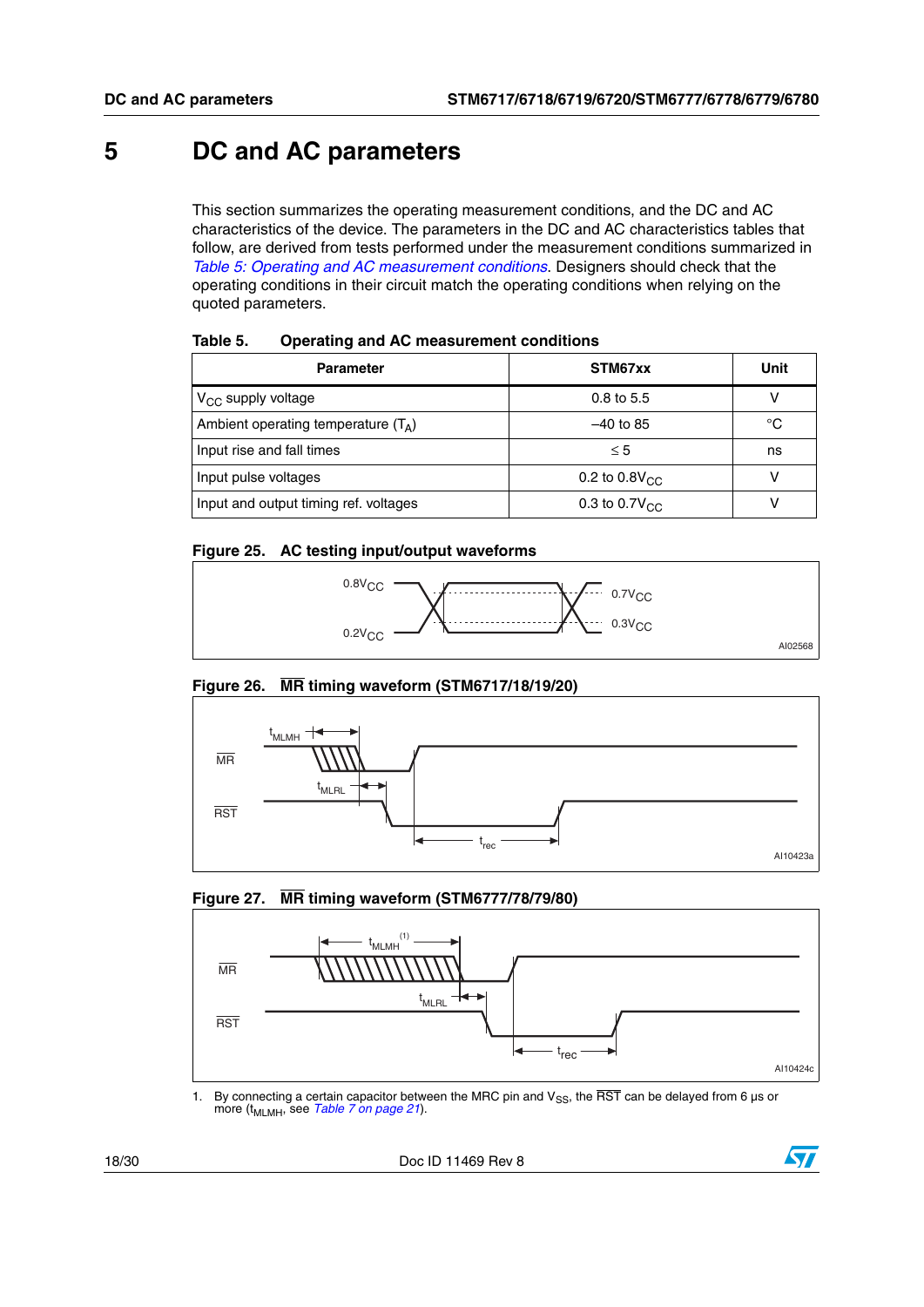| Sym                      | Alter-<br>native | <b>Description</b>                                   | Test condition <sup>(1)</sup>                                                                     | Min                 | <b>Typ</b> | Max            | Unit    |
|--------------------------|------------------|------------------------------------------------------|---------------------------------------------------------------------------------------------------|---------------------|------------|----------------|---------|
| $V_{CC}$                 |                  | Operating voltage                                    |                                                                                                   | 0.8                 |            | 5.5            | v       |
|                          |                  | $V_{CC1}$ supply current                             | $V_{CG1}$ < 5.5 V, all I/O pins open                                                              |                     | 12         | 35             | μA      |
| $I_{CC1}$                |                  |                                                      | $V_{CG1}$ < 3.6 V, all I/O pins open                                                              |                     | 8          | 23             | μA      |
|                          |                  | V <sub>CC2</sub> supply current                      | $V_{CC2}$ < 3.6 V, all I/O pins open                                                              |                     | 3          | 9              | μA      |
| $I_{CC2}$                |                  |                                                      | $V_{CC2}$ < 2.75 V, all I/O pins open                                                             |                     | 2.5        | $\overline{7}$ | μA      |
| $I_{LI}$ <sup>(2)</sup>  |                  | Input leakage current                                | $0 V = V_{IN} = V_{CC}$                                                                           | $-1$                |            | $+1$           | μA      |
| $I_{LO}$                 |                  | Open drain RST output<br>leakage current             | $V_{\text{CC}1}$ > $V_{\text{RST}1}$ , $V_{\text{CC}2}$ > $V_{\text{RST}2}$ ;<br>RST not asserted |                     |            | 0.5            | μA      |
|                          |                  |                                                      | $V_{CC1}$ or $V_{CC2} \ge 0.8$ V,<br>$I_{SINK}$ = 1 µA, $\overline{RST}$ asserted                 |                     |            | 0.3            | v       |
|                          |                  |                                                      | $V_{CC1}$ or $V_{CC2} \ge 1.0$ V,<br>$I_{SINK}$ = 50 µA, $\overline{RST}$ asserted                |                     |            | 0.3            | v       |
| $V_{OL}$                 |                  | Output low voltage (RST;<br>push-pull or open drain) | $V_{CC1}$ or $V_{CC2} \ge 1.2$ V,<br>$I_{SINK}$ = 100 µA, RST asserted                            |                     |            | 0.3            | v       |
|                          |                  |                                                      | $V_{CC1}$ or $V_{CC2} \ge 2.7$ V,<br>$I_{SINK}$ = 1.2 mA, $\overline{RST}$ asserted               |                     |            | 0.3            | v       |
|                          |                  |                                                      | $V_{CC1}$ or $V_{CC2} \ge 4.5$ V,<br>$I_{SINK}$ = 3.2 mA, $\overline{RST}$ asserted               |                     |            | 0.4            | v       |
|                          |                  |                                                      | $V_{CC1} \ge 1.8$ V, $I_{SOURCE} = 200$ µA,<br>RST not asserted                                   | 0.8V <sub>CC1</sub> |            |                | v       |
| $V_{OH}$                 |                  | Output high voltage (RST;<br>push-pull only)         | $V_{CC1} \ge 2.7$ V, $I_{SOLRCE} = 500$ µA,<br>RST not asserted                                   | 0.8V <sub>CC1</sub> |            |                | v       |
|                          |                  |                                                      | $V_{\text{CC1}} \geq 4.5 \text{ V}$ , $I_{\text{SOURCE}} = 800 \mu\text{A}$ ,<br>RST not asserted | 0.8V <sub>CC1</sub> |            |                | v       |
| $t_{\text{R}}^{(3)}$     |                  | Push-pull RST rise time<br>(STM6718/20/78/80)        | Rise time measured from 10% to<br>90% of $V_{CC}$ ;<br>$C_L = 5$ pF, $V_{CC} = 3.3$ V             |                     | 5          | 25             | ns      |
| <b>Reset thresholds</b>  |                  |                                                      |                                                                                                   |                     |            |                |         |
|                          |                  |                                                      | L (falling)                                                                                       | 4.500               | 4.625      | 4.750          | $\sf V$ |
|                          |                  |                                                      | M (falling)                                                                                       | 4.250               | 4.375      | 4.500          | V       |
|                          |                  |                                                      | T (falling)                                                                                       | 3.000               | 3.075      | 3.150          | V       |
|                          |                  |                                                      | S (falling)                                                                                       | 2.850               | 2.925      | 3.000          | $\sf V$ |
| $V_{RST}$ <sup>(4)</sup> | V <sub>TH1</sub> | V <sub>CC1</sub> reset threshold                     | R (falling)                                                                                       | 2.550               | 2.625      | 2.700          | V       |
|                          |                  |                                                      | Z (falling)                                                                                       | 2.250               | 2.313      | 2.375          | $\sf V$ |
|                          |                  |                                                      | Y (falling)                                                                                       | 2.125               | 2.188      | 2.250          | V       |
|                          |                  |                                                      | W (falling)                                                                                       | 1.620               | 1.665      | 1.710          | V       |
|                          |                  |                                                      | V (falling)                                                                                       | 1.530               | 1.575      | 1.620          | V       |

<span id="page-18-0"></span>**Table 6. DC and AC characteristics**

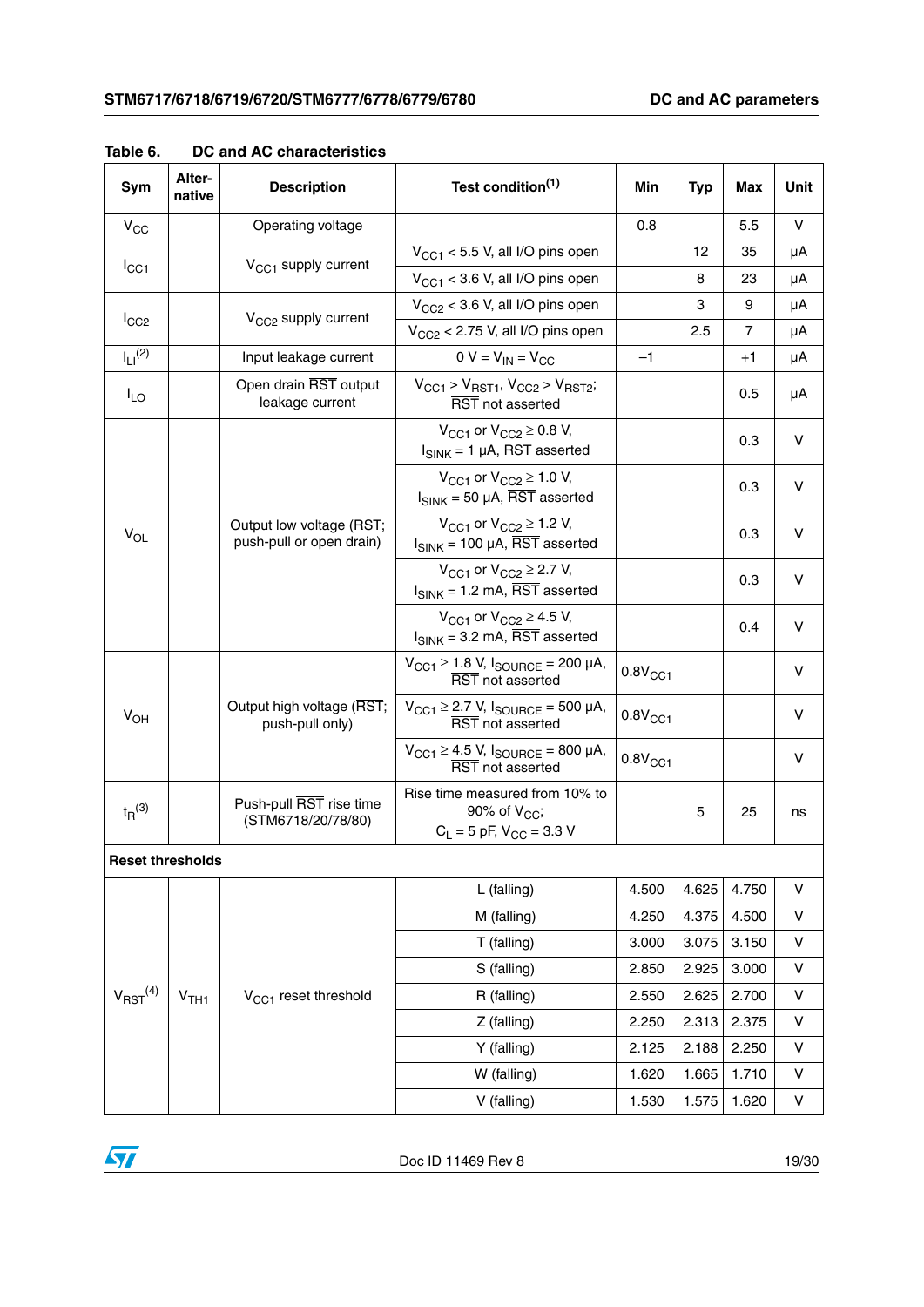| Sym                     | Alter-<br>native                                     | <b>Description</b>                  | Test condition <sup>(1)</sup>                                              | Min   | <b>Typ</b> | <b>Max</b> | Unit |  |
|-------------------------|------------------------------------------------------|-------------------------------------|----------------------------------------------------------------------------|-------|------------|------------|------|--|
|                         |                                                      |                                     | T (falling)                                                                | 3.000 | 3.075      | 3.150      | v    |  |
|                         |                                                      |                                     | S (falling)                                                                | 2.850 | 2.925      | 3.000      | V    |  |
|                         |                                                      |                                     | R (falling)                                                                | 2.550 | 2.625      | 2.700      | v    |  |
|                         |                                                      |                                     | Z (falling)                                                                | 2.250 | 2.313      | 2.375      | ٧    |  |
|                         |                                                      |                                     | Y (falling)                                                                | 2.125 | 2.188      | 2.250      | v    |  |
|                         |                                                      |                                     | W (falling)<br>1.620                                                       | 1.665 | 1.710      | v          |      |  |
|                         |                                                      |                                     | V (falling)                                                                | 1.530 | 1.575      | 1.620      | v    |  |
| $V_{\text{RST2}}^{(4)}$ | V <sub>TH2</sub>                                     | V <sub>CC2</sub> reset threshold    | I (falling)                                                                | 1.350 | 1.388      | 1.425      | v    |  |
|                         |                                                      |                                     | H (falling)                                                                | 1.275 | 1.313      | 1.350      | V    |  |
|                         |                                                      |                                     | G (falling)                                                                | 1.080 | 1.110      | 1.140      | v    |  |
|                         |                                                      |                                     | F (falling)                                                                | 1.020 | 1.050      | 1.080      | v    |  |
|                         |                                                      |                                     | K (falling)                                                                | 0.895 | 0.925      | 0.955      | v    |  |
|                         |                                                      |                                     | J (falling)                                                                | 0.845 | 0.875      | 0.905      | v    |  |
|                         |                                                      |                                     | E (falling)                                                                | 0.810 | 0.833      | 0.855      | V    |  |
|                         |                                                      |                                     | D (falling)                                                                | 0.765 | 0.788      | 0.810      | v    |  |
| V <sub>HYST</sub>       |                                                      | Reset threshold hysteresis          | Referenced to V <sub>RST</sub> typical                                     |       | 0.5        |            | $\%$ |  |
|                         |                                                      | $V_{CC}$ to RST delay               | $V_{CG1} = (V_{RST1} + 100 \text{ mV})$ to<br>$(V_{RST} - 100 \text{ mV})$ |       | 20         |            | μs   |  |
| $t_{\mathsf{RD}}$       |                                                      |                                     | $V_{CC2} = (V_{RST2} + 75 \text{ mV})$ to<br>$(V_{RST2} - 75$ mV)          |       | 20         |            | μs   |  |
|                         |                                                      |                                     | blank                                                                      | 140   | 210        | 280        |      |  |
| $t_{rec}$               | $t_{\text{RP}}$                                      | RST pulse width                     | В                                                                          | 8.8   | 13.2       | 17.6       | ms   |  |
|                         |                                                      |                                     | G                                                                          | 600   | 900        | 1200       |      |  |
|                         | Adjustable reset comparator input (STM6719/20/79/80) |                                     |                                                                            |       |            |            |      |  |
| V <sub>RSTIN</sub>      |                                                      | RSTIN input threshold               |                                                                            | 611   | 626.5      | 642        | mV   |  |
| <b>IRSTIN</b>           |                                                      | <b>RSTIN</b> input current          |                                                                            | $-25$ |            | $+25$      | nA   |  |
|                         |                                                      | <b>RSTIN</b> hysteresis             |                                                                            |       | 3          |            | mV   |  |
| t <sub>RSTIND</sub>     |                                                      | <b>RSTIN to RST</b><br>output delay | $V_{RSTIN}$ to $(V_{RSTIN} - 30$ mV)                                       |       | 22         |            | μs   |  |

**Table 6. DC and AC characteristics (continued)**



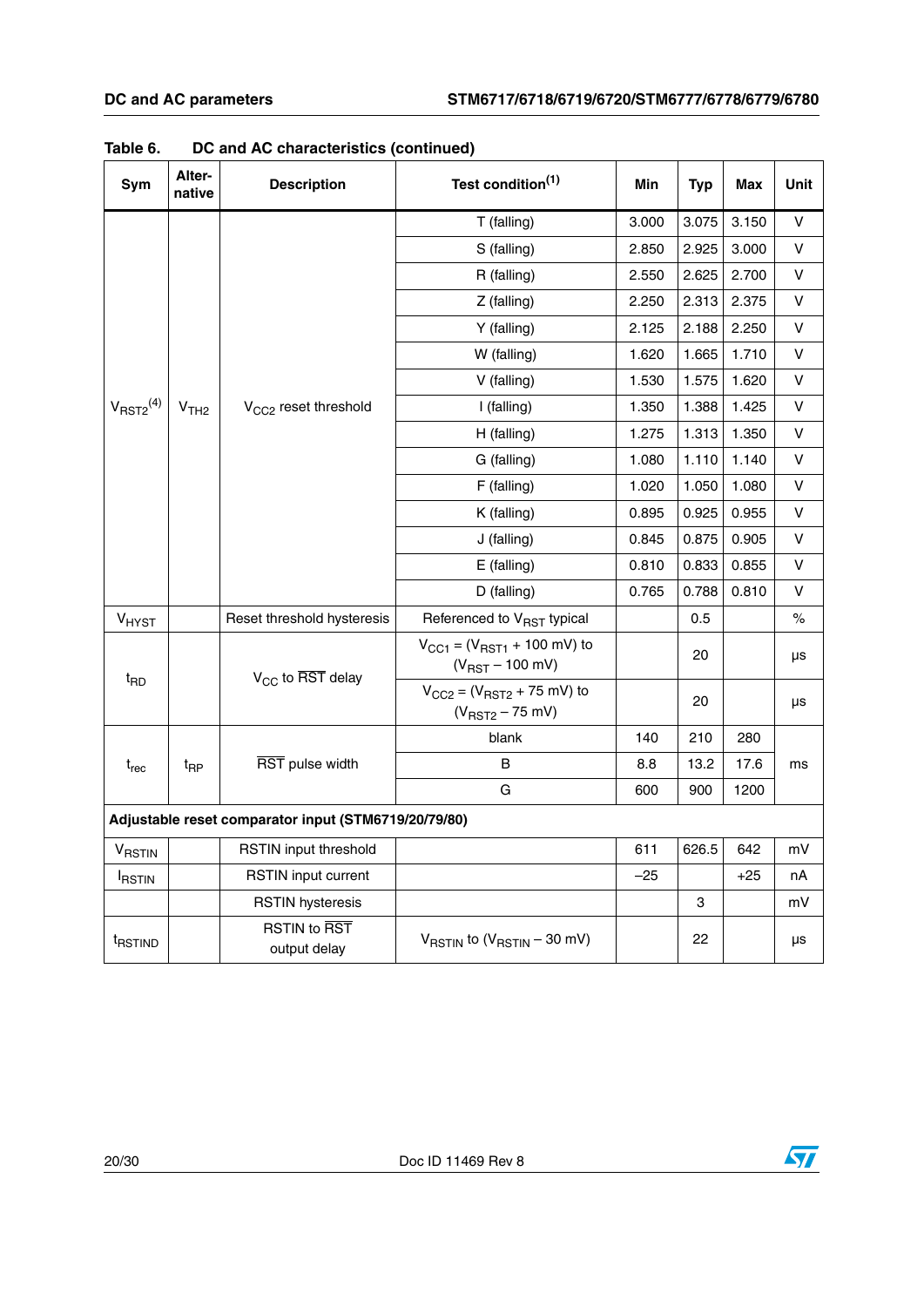| Sym               | Alter-<br>native                 | <b>Description</b>                                           | Test condition <sup>(1)</sup> | Min                 | <b>Typ</b> | Max                        | <b>Unit</b> |  |  |  |                                              |                                            |  |   |  |
|-------------------|----------------------------------|--------------------------------------------------------------|-------------------------------|---------------------|------------|----------------------------|-------------|--|--|--|----------------------------------------------|--------------------------------------------|--|---|--|
|                   | Manual (push-button) reset input |                                                              |                               |                     |            |                            |             |  |  |  |                                              |                                            |  |   |  |
| $V_{IL}$          |                                  | MR input voltage                                             |                               |                     |            | $0.3V_C$<br>C <sub>1</sub> | $\vee$      |  |  |  |                                              |                                            |  |   |  |
| $V_{\text{IH}}$   |                                  |                                                              |                               | 0.7V <sub>CC1</sub> |            |                            | $\vee$      |  |  |  |                                              |                                            |  |   |  |
|                   | $t_{MR}$                         | MR minimum pulse width<br>(STM6717/18/19/20)                 |                               | 1                   |            |                            | μs          |  |  |  |                                              |                                            |  |   |  |
| <sup>t</sup> MLMH |                                  |                                                              |                               |                     |            |                            |             |  |  |  | MR minimum pulse width<br>(STM6777/78/79/80) | MRC connected via<br>capacitor to $V_{SS}$ |  | 6 |  |
| <sup>t</sup> MLRL | <sup>t</sup> MRD                 | MR to RST output delay                                       |                               |                     | 200        |                            | ns          |  |  |  |                                              |                                            |  |   |  |
|                   |                                  | $\overline{\text{MR}}$ glitch immunity<br>(STM6717/18/19/20) |                               |                     | 100        |                            | ns          |  |  |  |                                              |                                            |  |   |  |
|                   |                                  | MR pull-up resistance                                        |                               | 25                  | 50         | 80                         | kΩ          |  |  |  |                                              |                                            |  |   |  |

#### **Table 6. DC and AC characteristics (continued)**

1. Valid for ambient operating temperature:  $T_A = -40$  to 85 °C;  $V_{CC1} = 0.8$  to 5.5 V and  $V_{CC2} = 0.8$  to 3.6 V (except where noted).

2. Input leakage for the MRC pin is not tested.

3. Guaranteed by design.

4. The leakage current measured on the  $\overline{\text{RST}}$  pin is tested with the reset de-asserted (output high impedance).

### <span id="page-20-0"></span>Table 7. t<sub>MLMH</sub> minimum pulse width

| $V_{CC1}$ | Capacitor value <sup>(1)</sup> |             |                  |             |             |             |  |  |
|-----------|--------------------------------|-------------|------------------|-------------|-------------|-------------|--|--|
|           | 100 pF                         | $0.1 \mu F$ | $2.2 \mu F$      | $3.3 \mu F$ | $4.7 \mu F$ | $6.8 \mu F$ |  |  |
| 1.6V      | $120 \mu s$                    | 120 ms      | 2.6 s            | 4.0 s       | 5.6s        | 8.2 s       |  |  |
| 2.0V      | $122 \mu s$                    | 122 ms      | 2.7 <sub>s</sub> | 4.0 s       | 5.8 s       | 8.3 s       |  |  |
| 3.0V      | $125 \mu s$                    | 125 ms      | 2.7 <sub>s</sub> | 4.1 s       | 5.9 s       | 8.5s        |  |  |
| 4.0 V     | $128 \mu s$                    | 129 ms      | 2.8 s            | 4.2 s       | 6.0 s       | 8.7s        |  |  |
| 5.0 V     | $130 \mu s$                    | 130 ms      | 2.8 s            | 4.3 s       | 6.1 s       | 8.8 s       |  |  |

1. At 25 °C (typical)

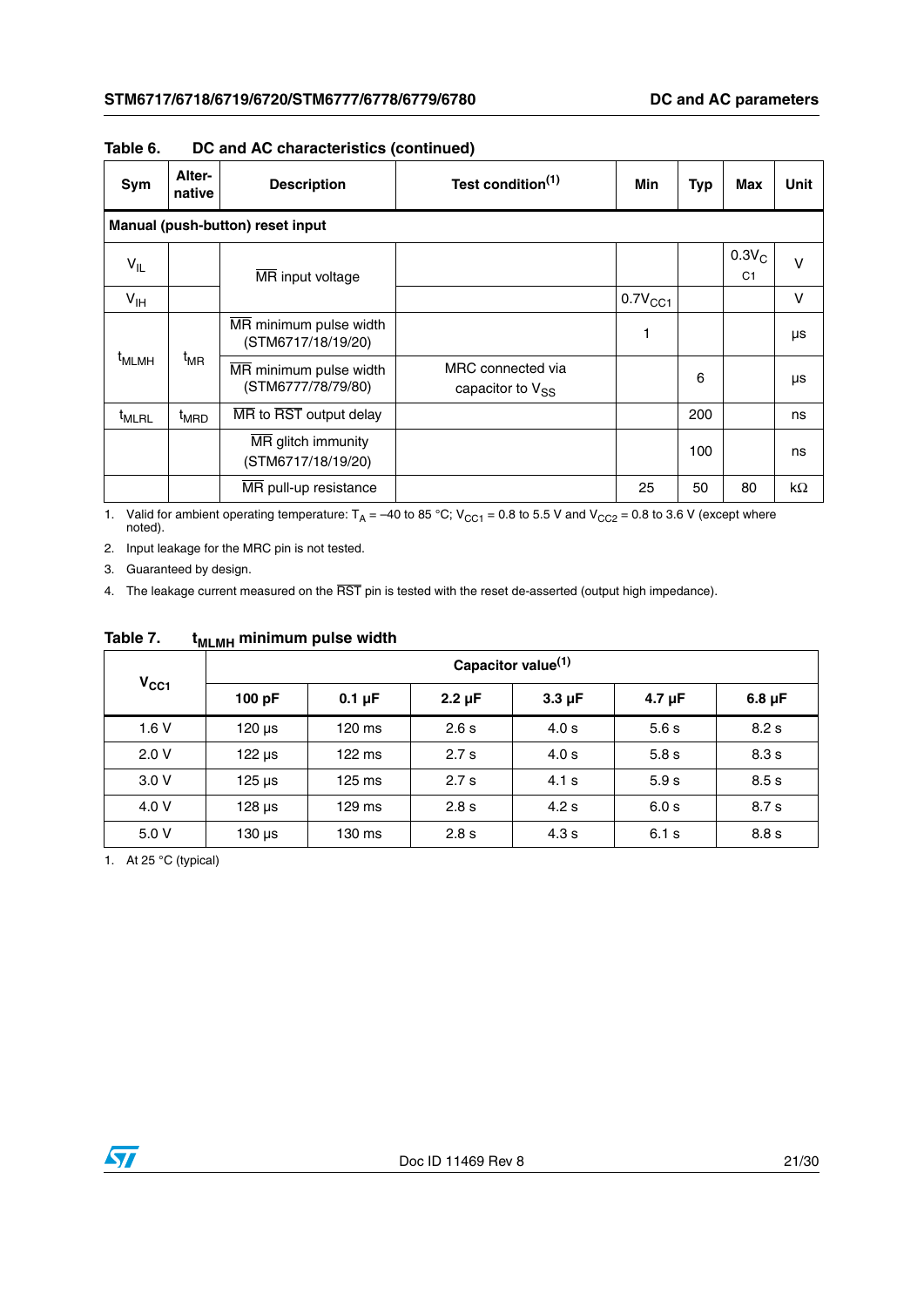# <span id="page-21-0"></span>**6 Package mechanical data**

In order to meet environmental requirements, ST offers these devices in different grades of ECOPACK $^{\circledR}$  packages, depending on their level of environmental compliance. ECOPACK $^{\circledR}$ specifications, grade definitions and product status are available at: *[www.st.com](http://www.st.com)*. ECOPACK® is an ST trademark.

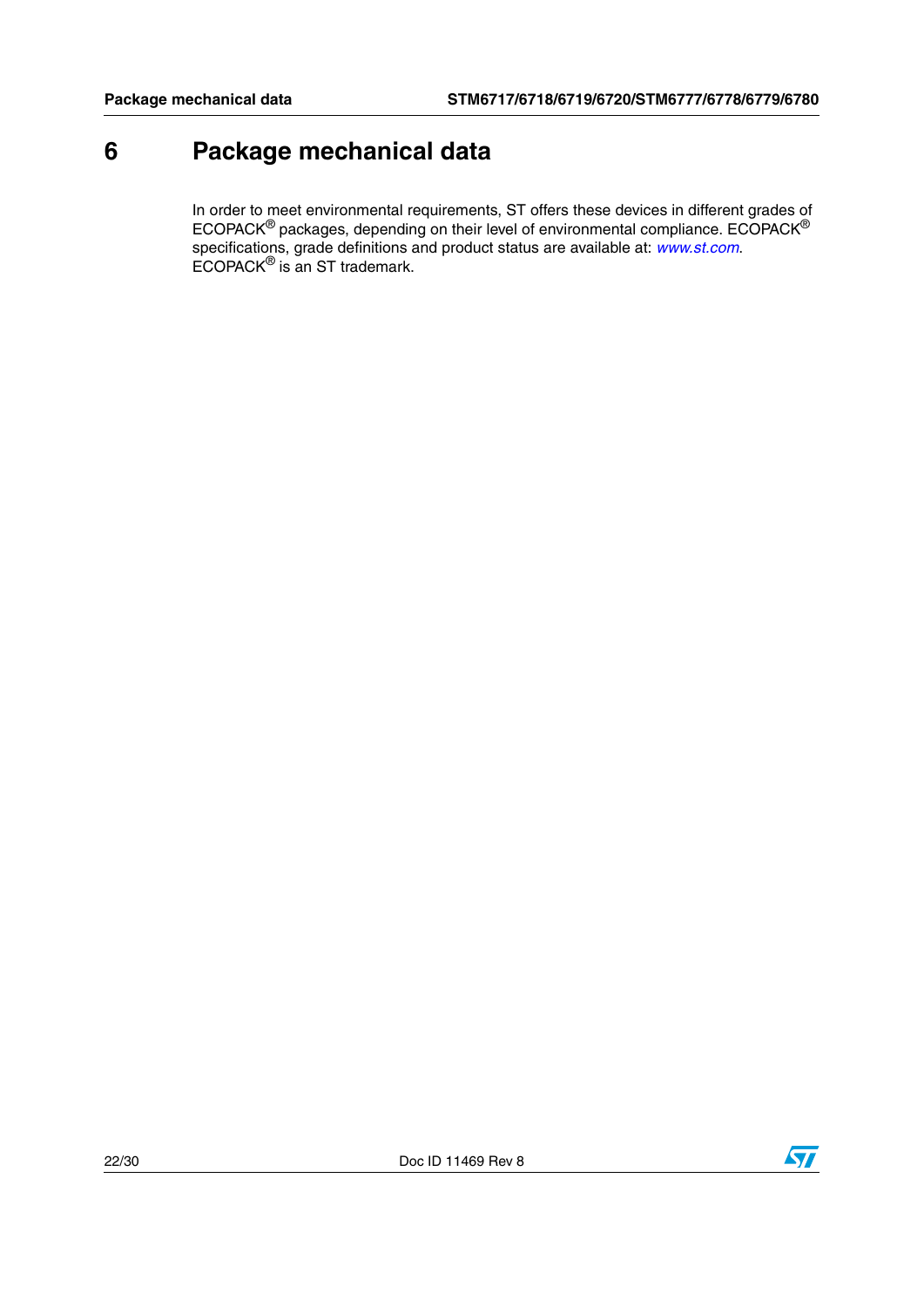

<span id="page-22-1"></span>**Figure 28. SOT23-5 – 5-lead small outline transistor package mechanical drawing**

*Note: Drawing is not to scale.*

<span id="page-22-0"></span>

| Table 8. | SOT23-5 - 5-lead small outline transistor package mechanical data |
|----------|-------------------------------------------------------------------|
|----------|-------------------------------------------------------------------|

|              |             | mm          |             |             | inches      |             |
|--------------|-------------|-------------|-------------|-------------|-------------|-------------|
| Symb         | Min         | <b>Typ</b>  | Max         | Min         | <b>Typ</b>  | <b>Max</b>  |
| A            |             |             | 1.45        |             |             | 0.057       |
| A1           |             |             | 0.15        |             |             | 0.006       |
| A2           | 0.90        | 1.15        | 1.30        | 0.035       | 0.045       | 0.051       |
| b            | 0.30        |             | 0.50        | 0.012       |             | 0.020       |
| $\mathsf{C}$ | 0.08        |             | 0.22        | 0.003       |             | 0.009       |
| D            |             | 2.90        |             |             | 0.114       |             |
| E            |             | 2.80        |             |             | 0.110       |             |
| E1           |             | 1.60        |             |             | 0.063       |             |
| e            |             | 0.95        |             |             | 0.037       |             |
| e1           |             | 1.90        |             |             | 0.075       |             |
| L            | 0.30        | 0.45        | 0.60        | 0.012       | 0.018       | 0.024       |
| Q            | $0^{\circ}$ | $4^{\circ}$ | $8^{\circ}$ | $0^{\circ}$ | $4^{\circ}$ | $8^{\circ}$ |
| $\mathsf{N}$ |             | 5           |             |             | 5           |             |

*Note: Dimensions per JEDEC SOT/SOP product outline MO-178C, variation AA*

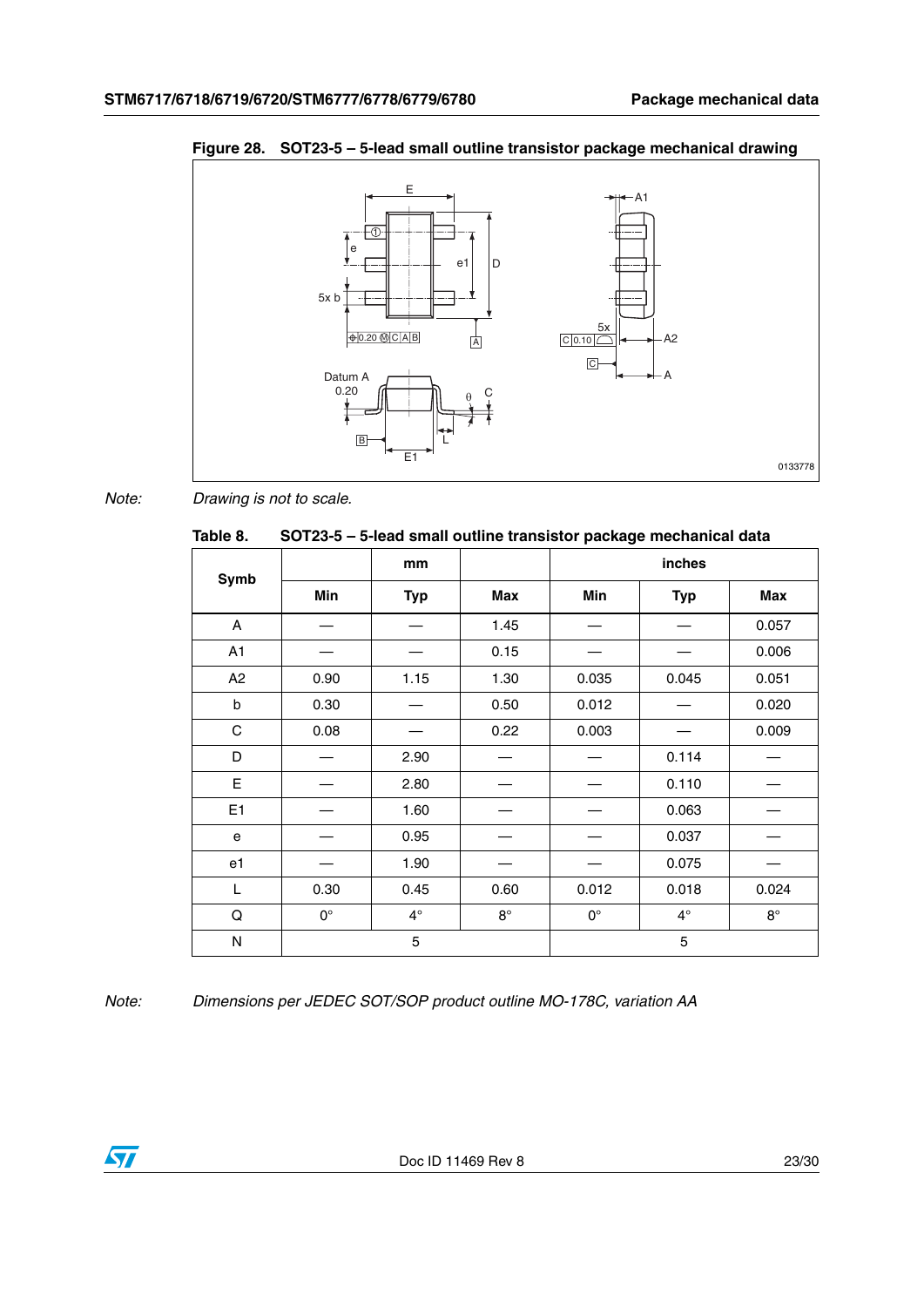

<span id="page-23-1"></span>**Figure 29. SOT23-6 – 6-lead small outline transistor package mechanical drawing**

*Note: Drawing is not to scale.*

<span id="page-23-0"></span>

| - . - <del>.</del> .<br>.<br>Table 9. | SOT23-6 - 6-lead small outline transistor package mechanical data |            |             |             |            |             |  |
|---------------------------------------|-------------------------------------------------------------------|------------|-------------|-------------|------------|-------------|--|
|                                       |                                                                   | mm         |             | inches      |            |             |  |
| Symb                                  | Min                                                               | <b>Typ</b> | Max         | Min         | <b>Typ</b> | Max         |  |
| A                                     |                                                                   |            | 1.45        |             |            | 0.057       |  |
| A1                                    |                                                                   |            | 0.15        |             |            | 0.006       |  |
| A2                                    | 0.90                                                              | 1.15       | 1.30        | 0.035       | 0.045      | 0.051       |  |
| b                                     | 0.30                                                              |            | 0.50        | 0.012       |            | 0.020       |  |
| $\mathbf C$                           | 0.08                                                              |            | 0.22        | 0.003       |            | 0.009       |  |
| D                                     |                                                                   | 2.90       |             |             | 0.114      |             |  |
| E                                     |                                                                   | 2.80       |             |             | 0.110      |             |  |
| E1                                    |                                                                   | 1.60       |             |             | 0.063      |             |  |
| e                                     |                                                                   | 0.95       |             |             | 0.037      |             |  |
| e1                                    |                                                                   | 1.90       |             |             | 0.075      |             |  |
| L                                     | 0.30                                                              | 0.45       | 0.60        | 0.012       | 0.018      | 0.024       |  |
| Q                                     | $0^{\circ}$                                                       | $4^\circ$  | $8^{\circ}$ | $0^{\circ}$ | $4^\circ$  | $8^{\circ}$ |  |
| N                                     |                                                                   | 6          |             |             | 6          |             |  |

*Note: Dimensions per JEDEC SOT/SOP product outline MO-178C variation AB*

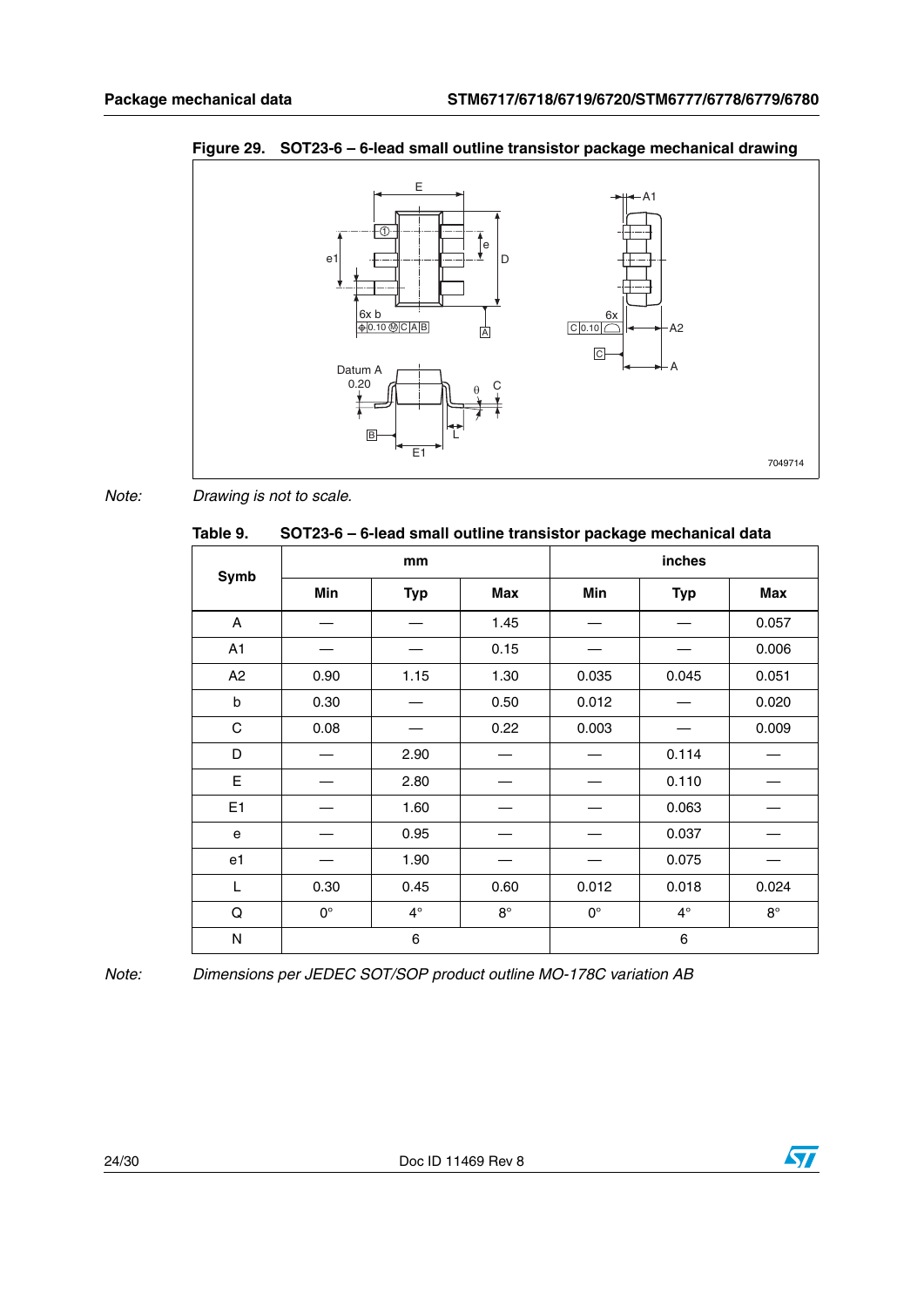

#### <span id="page-24-1"></span>**Figure 30. Carrier tape for SOT23-5L and SOT23-6L**

*Note: Part pin 1 indicator is on bottom left for shipping method "F" and is on top right for shipping method "R" see [Section 7](#page-25-0).*

| Package            | W                           | D                           |               | $P_0$         | P <sub>2</sub> | F             | A <sub>0</sub> | $B_0$         | $K_0$         | Р.            |                      | Unit | <b>Bulk</b><br>Qty |
|--------------------|-----------------------------|-----------------------------|---------------|---------------|----------------|---------------|----------------|---------------|---------------|---------------|----------------------|------|--------------------|
| SOT23-5<br>SOT23-6 | 8.00<br>$+0.30/$<br>$-0.10$ | 1.50<br>$+0.10/$<br>$-0.00$ | 1.75<br>±0.10 | 4.00<br>±0.10 | 2.00<br>±0.10  | 3.50<br>±0.05 | 3.23<br>±0.10  | 3.17<br>±0.10 | 1.37<br>±0.10 | 4.00<br>±0.10 | 0.254<br>$\pm 0.013$ | mm   | 3000               |

<span id="page-24-0"></span>**Table 10. Carrier tape dimensions for SOT23-5L and SOT23-6L**

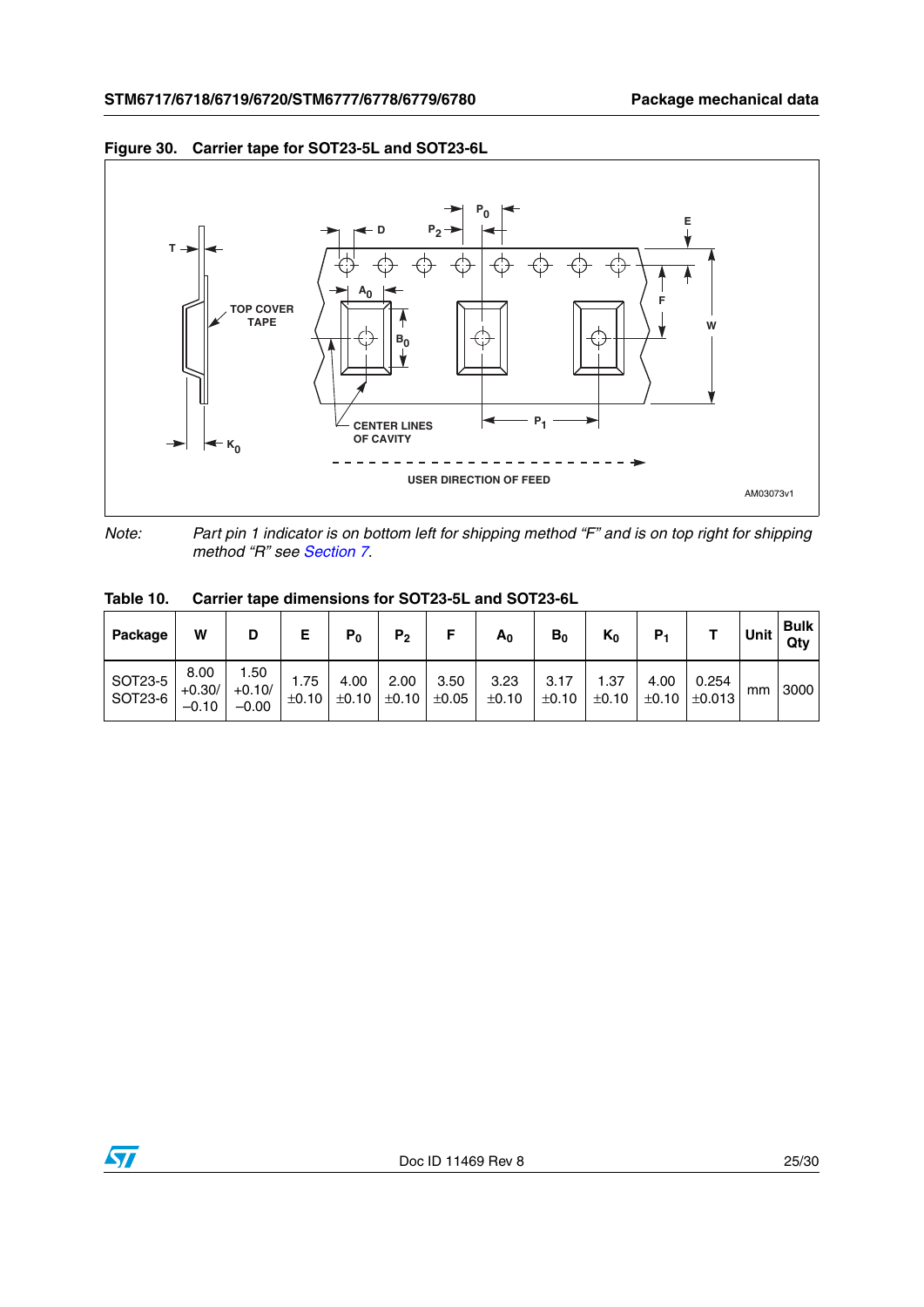# <span id="page-25-0"></span>**7 Part numbering**

<span id="page-25-1"></span>

| Table 11. | <b>Ordering information scheme</b> |  |
|-----------|------------------------------------|--|
|           |                                    |  |

| Example:                                                                                              |                   |                   |                  | STM67xx           | LT | WY | 6 | F |
|-------------------------------------------------------------------------------------------------------|-------------------|-------------------|------------------|-------------------|----|----|---|---|
| Device type                                                                                           |                   |                   |                  |                   |    |    |   |   |
| STM67xx                                                                                               |                   |                   |                  |                   |    |    |   |   |
| Reset thresholds ( $V_{RST1}$ and $V_{RST2}$ ) for $V_{CC1}$ and $V_{CC2}$                            |                   |                   |                  |                   |    |    |   |   |
| STM6717/18/19/20/77/78 (V <sub>RST1</sub> and V <sub>RST2</sub> ) STM6779/80 (V <sub>RST1</sub> only) |                   |                   |                  |                   |    |    |   |   |
| Suffix                                                                                                | V <sub>RST1</sub> | V <sub>RST2</sub> | Suffix           | V <sub>RST1</sub> |    |    |   |   |
| LT.                                                                                                   | 4.625             | 3.075             | $L^{-(1)}$       | 4.625             |    |    |   |   |
| <b>MS</b>                                                                                             | 4.375             | 2.925             | $T^{-}(1)$       | 3.075             |    |    |   |   |
| <b>MR</b>                                                                                             | 4.375             | 2.625             | S <sup>(1)</sup> | 2.925             |    |    |   |   |
| TZ <sup>(1)</sup>                                                                                     | 3.075             | 2.313             | $Y_{-}^{(1)}$    | 2.188             |    |    |   |   |
| TW <sup>(1)</sup>                                                                                     | 3.075             | 1.665             | $V^{(1)}$        | 1.575             |    |    |   |   |
| TI                                                                                                    | 3.075             | 1.388             | $R-$             | 2.625             |    |    |   |   |
| TG <sup>(1)</sup>                                                                                     | 3.075             | 1.110             | $Z-$             | 2.313             |    |    |   |   |
| TK                                                                                                    | 3.075             | 0.925             |                  |                   |    |    |   |   |
| <b>TE</b>                                                                                             | 3.075             | 0.833             |                  |                   |    |    |   |   |
| SY <sup>(1)</sup>                                                                                     | 2.925             | 2.188             |                  |                   |    |    |   |   |
| SV <sup>(1)</sup>                                                                                     | 2.925             | 1.575             |                  |                   |    |    |   |   |
| SH <sup>(2)</sup>                                                                                     | 2.925             | 1.313             |                  |                   |    |    |   |   |
| SF <sup>(1)</sup>                                                                                     | 2.925             | 1.050             |                  |                   |    |    |   |   |
| SJ <sup>(3)</sup>                                                                                     | 2.925             | 0.875             |                  |                   |    |    |   |   |
| SD <sup>(3)</sup>                                                                                     | 2.925             | 0.788             |                  |                   |    |    |   |   |
| YV                                                                                                    | 2.188             | 1.575             |                  |                   |    |    |   |   |
| YH                                                                                                    | 2.188             | 1.313             |                  |                   |    |    |   |   |
| YF                                                                                                    | 2.188             | 1.050             |                  |                   |    |    |   |   |
| YJ                                                                                                    | 2.188             | 0.875             |                  |                   |    |    |   |   |
| <b>YD</b>                                                                                             | 2.188             | 0.788             |                  |                   |    |    |   |   |
| VH                                                                                                    | 1.575             | 1.313             |                  |                   |    |    |   |   |
| <b>VF</b>                                                                                             | 1.575             | 1.050             |                  |                   |    |    |   |   |
| VJ                                                                                                    | 1.575             | 0.875             |                  |                   |    |    |   |   |
| VD                                                                                                    | 1.575             | 0.788             |                  |                   |    |    |   |   |
| Reset pulse width                                                                                     |                   |                   |                  |                   |    |    |   |   |
| blank: $t_{rec}$ = 140 ms to 280 ms                                                                   |                   |                   |                  |                   |    |    |   |   |
| B: $t_{rec}$ = 8.8 ms to 17.6 ms                                                                      |                   |                   |                  |                   |    |    |   |   |
| G: $t_{rec}$ = 600 ms to 1200 ms                                                                      |                   |                   |                  |                   |    |    |   |   |
| Package                                                                                               |                   |                   |                  |                   |    |    |   |   |
| $WY =$ SOT23-5                                                                                        |                   |                   |                  |                   |    |    |   |   |
| $WB =$ SOT23-6                                                                                        |                   |                   |                  |                   |    |    |   |   |
| Temperature range                                                                                     |                   |                   |                  |                   |    |    |   |   |
| $6 = -40$ to $85^{\circ}$ C                                                                           |                   |                   |                  |                   |    |    |   |   |
| <b>Shipping method</b>                                                                                |                   |                   |                  |                   |    |    |   |   |

 $E = ECOPACK^{\circledR}$  package, tubes

 $F = ECOPACK^{\circledR}$  package, tape and reel

 $R^{(4)}$  = ECOPACK<sup>®</sup> package, tape and reel (pin 1 at top right).

1. These are standard versions and are typically held in stock. A non-standard version may require a higher minimum volumes, and/or longer<br>delivery times. For other options, or for more information on any aspect of this de

2. Available in STM6719 version only.

3. Available in STM6717 version only.

<span id="page-25-2"></span>4. Available for STM6720SY, STM6719SF and STM6719SFB versions only.

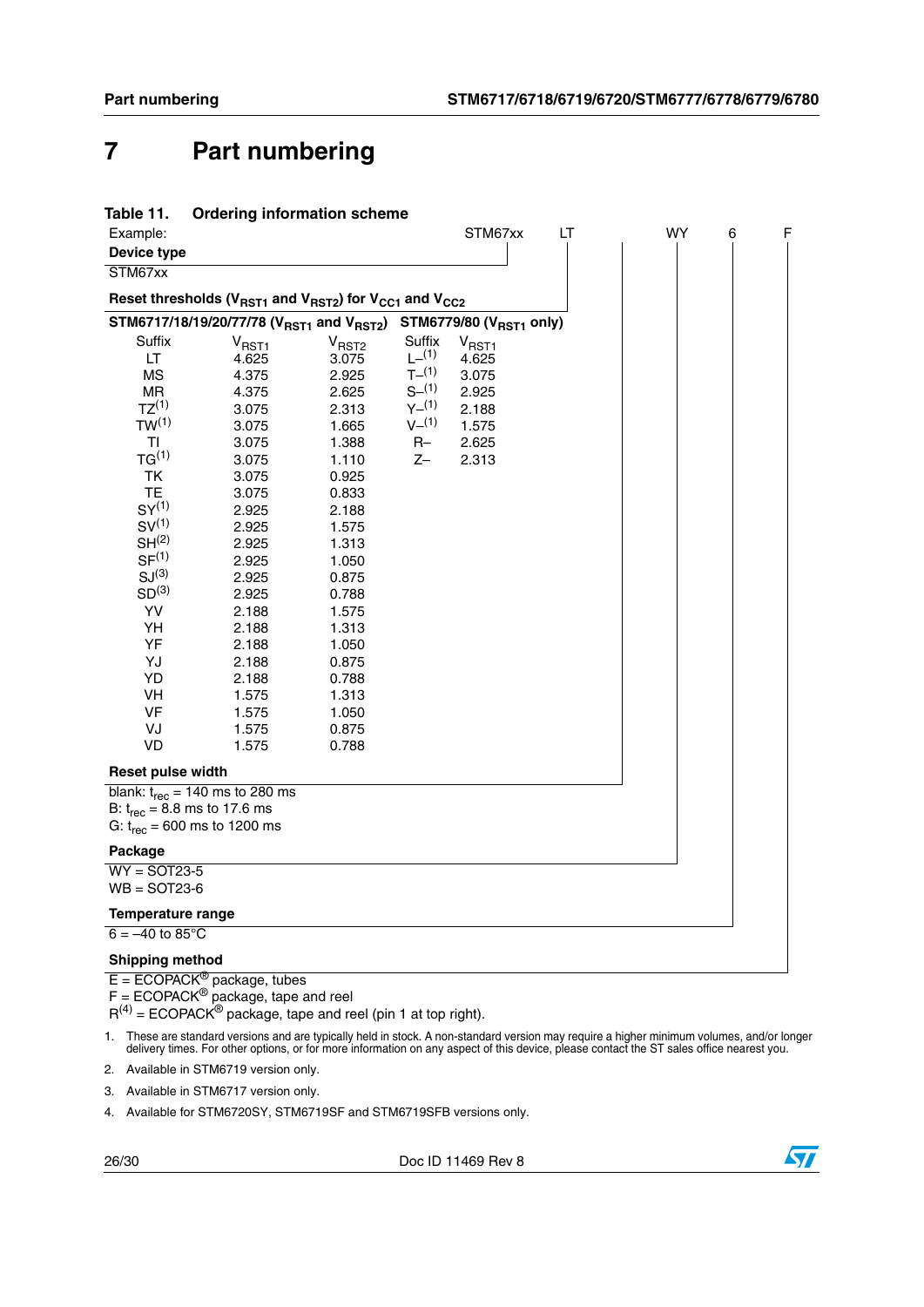| Part number      | V <sub>RST1</sub> threshold (V) | $V_{RST2}$ threshold (V) | <b>Topside marking</b> | <b>Bottomside marking</b> |
|------------------|---------------------------------|--------------------------|------------------------|---------------------------|
| STM6717SD        | 2.925                           | 0.788                    | 7SD1                   | <b>PYWW</b>               |
| <b>STM6717SJ</b> | 2.925                           | 0.875                    | 7SJ1                   | <b>PYWW</b>               |
| STM6717SF        | 2.925                           | 1.050                    | <b>7SF1</b>            | <b>PYWW</b>               |
| <b>STM6717TG</b> | 3.075                           | 1.110                    | 7TG1                   | <b>PYWW</b>               |
| STM6717TGG       | 3.075                           | 1.110                    | 7TG9                   | <b>PYWW</b>               |
| STM6717TW        | 3.075                           | 1.665                    | 7TW1                   | <b>PYWW</b>               |
| <b>STM6717SV</b> | 2.925                           | 1.575                    | <b>7SV1</b>            | <b>PYWW</b>               |
| <b>STM6717SY</b> | 2.925                           | 2.188                    | <b>7SY1</b>            | <b>PYWW</b>               |
| STM6717TZ        | 3.075                           | 2.313                    | 7TZ1                   | <b>PYWW</b>               |
| STM6718SF        | 2.925                           | 1.050                    | 7SF <sub>2</sub>       | <b>PYWW</b>               |
| STM6718TG        | 3.075                           | 1.110                    | 7TG <sub>2</sub>       | <b>PYWW</b>               |
| STM6718TW        | 3.075                           | 1.665                    | 7TW <sub>2</sub>       | <b>PYWW</b>               |
| <b>STM6718SV</b> | 2.925                           | 1.575                    | <b>7SV2</b>            | <b>PYWW</b>               |
| <b>STM6718SY</b> | 2.925                           | 2.188                    | <b>7SY2</b>            | <b>PYWW</b>               |
| STM6718TZ        | 3.075                           | 2.313                    | 7TZ2                   | <b>PYWW</b>               |
| STM6719SF        | 2.925                           | 1.050                    | 7SF3                   | <b>PYWW</b>               |
| STM6719SFB       | 2.925                           | 1.050                    | 7SFB                   | <b>PYWW</b>               |
| <b>STM6719TG</b> | 3.075                           | 1.110                    | 7TG3                   | <b>PYWW</b>               |
| STM6719SH        | 2.925                           | 1.313                    | 7SH3                   | <b>PYWW</b>               |
| STM6719TW        | 3.075                           | 1.665                    | 7TW3                   | <b>PYWW</b>               |
| <b>STM6719SV</b> | 2.925                           | 1.575                    | 7SV3                   | <b>PYWW</b>               |
| <b>STM6719SY</b> | 2.925                           | 2.188                    | <b>7SY3</b>            | <b>PYWW</b>               |
| STM6719TZ        | 3.075                           | 2.313                    | 7TZ3                   | <b>PYWW</b>               |
| STM6720SF        | 2.925                           | 1.050                    | 7SF4                   | <b>PYWW</b>               |
| STM6720TG        | 3.075                           | 1.110                    | 7TG4                   | <b>PYWW</b>               |
| STM6720TW        | 3.075                           | 1.665                    | 7TW4                   | <b>PYWW</b>               |
| <b>STM6720SV</b> | 2.925                           | 1.575                    | <b>7SV4</b>            | <b>PYWW</b>               |
| <b>STM6720SY</b> | 2.925                           | 2.188                    | 7SY4                   | <b>PYWW</b>               |
| STM6720TZ        | 3.075                           | 2.313                    | 7TZ4                   | <b>PYWW</b>               |
| STM6777SF        | 2.925                           | 1.050                    | 7SF <sub>5</sub>       | <b>PYWW</b>               |
| STM6777TG        | 3.075                           | 1.110                    | 7TG5                   | <b>PYWW</b>               |
| STM6777TW        | 3.075                           | 1.665                    | 7TW5                   | <b>PYWW</b>               |
| STM6777SV        | 2.925                           | 1.575                    | <b>7SV5</b>            | <b>PYWW</b>               |
| STM6777SY        | 2.925                           | 2.188                    | <b>7SY5</b>            | <b>PYWW</b>               |
| STM6777TZ        | 3.075                           | 2.313                    | 7TZ5                   | <b>PYWW</b>               |

#### <span id="page-26-0"></span>**Table 12. Marking description**

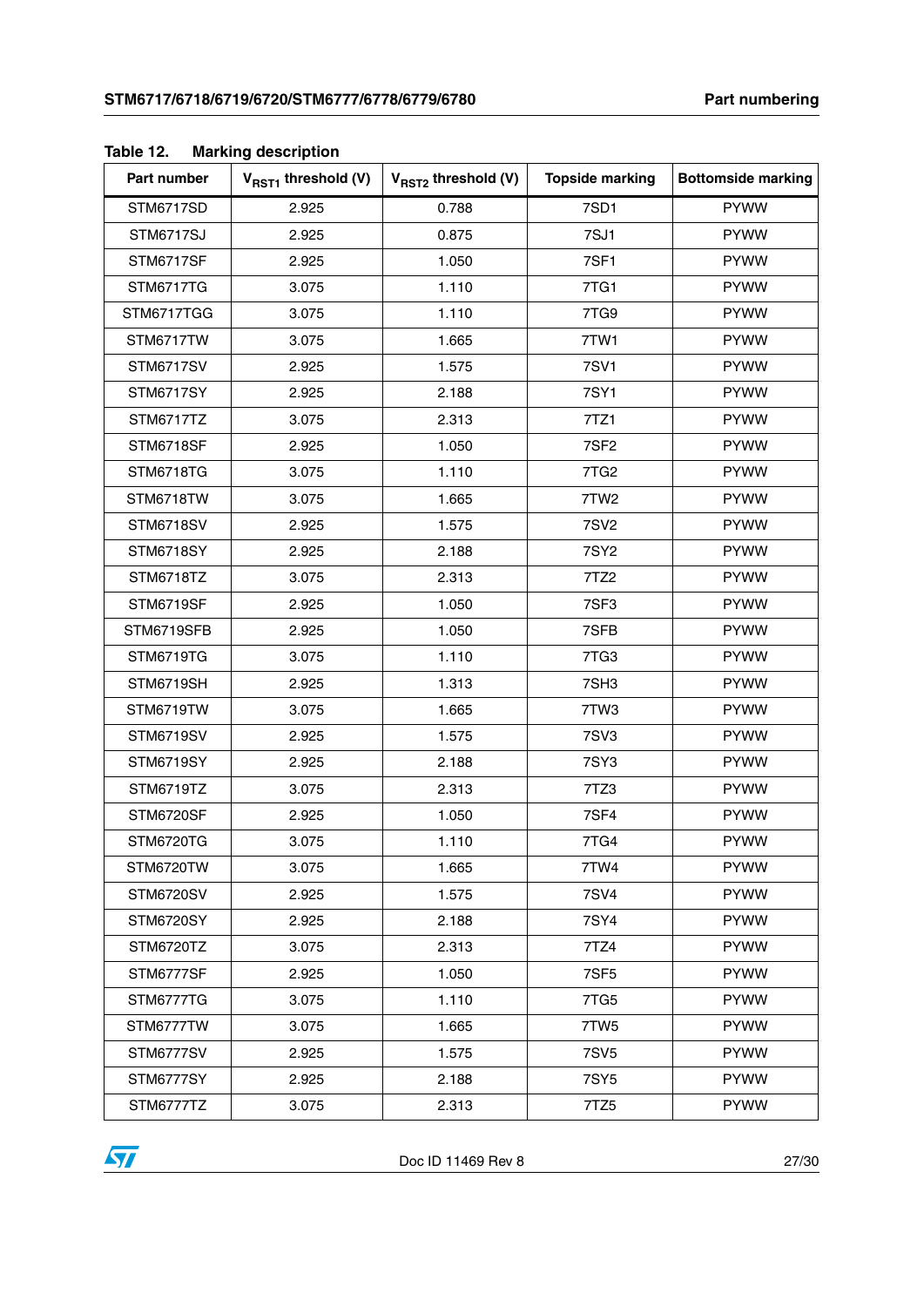| Part number     | $V_{RST1}$ threshold (V) | $V_{RST2}$ threshold (V) | <b>Topside marking</b> | <b>Bottomside marking</b> |
|-----------------|--------------------------|--------------------------|------------------------|---------------------------|
| STM6778SF       | 2.925                    | 1.050                    | 7SF <sub>6</sub>       | <b>PYWW</b>               |
| STM6778TG       | 3.075                    | 1.110                    | 7TG6                   | <b>PYWW</b>               |
| STM6778TW       | 3.075                    | 1.665                    | 7TW6                   | <b>PYWW</b>               |
| STM6778SV       | 2.925                    | 1.575                    | <b>7SV6</b>            | <b>PYWW</b>               |
| STM6778SY       | 2.925                    | 2.188                    | <b>7SY6</b>            | <b>PYWW</b>               |
| STM6778TZ       | 3.075                    | 2.313                    | 7TZ6                   | <b>PYWW</b>               |
| STM6779L        | 4.625                    |                          | 7Lx7                   | <b>PYWW</b>               |
| <b>STM6779T</b> | 3.075                    |                          | 7Tx7                   | <b>PYWW</b>               |
| <b>STM6779S</b> | 2.925                    |                          | 7Sx7                   | <b>PYWW</b>               |
| <b>STM6779Y</b> | 2.188                    |                          | 7Yx7                   | <b>PYWW</b>               |
| <b>STM6779V</b> | 1.575                    |                          | 7Vx7                   | <b>PYWW</b>               |
| STM6780L        | 4.625                    |                          | 7Lx8                   | <b>PYWW</b>               |
| <b>STM6780T</b> | 3.075                    |                          | 7Tx8                   | <b>PYWW</b>               |
| <b>STM6780S</b> | 2.925                    |                          | 7Sx8                   | <b>PYWW</b>               |
| <b>STM6780Y</b> | 2.188                    |                          | 7Yx8                   | <b>PYWW</b>               |
| <b>STM6780V</b> | 1.575                    |                          | 7Vx8                   | <b>PYWW</b>               |

#### **Table 12. Marking description (continued)**

*Note:* For topside marking, "7" is the family number, followed by the V<sub>RST1</sub> threshold, V<sub>RST2</sub> *threshold and device number (1,9 = STM6717, 2 = 6718, 3 = 6719, 4 = 6720, 5 = 6777, 6 = 6778, 7 = 6779, 8 = 6780).*

> *For bottomside marking, "P" = assembly site, "Y" = 1-digit year, and "WW" = 2-digit work week.*

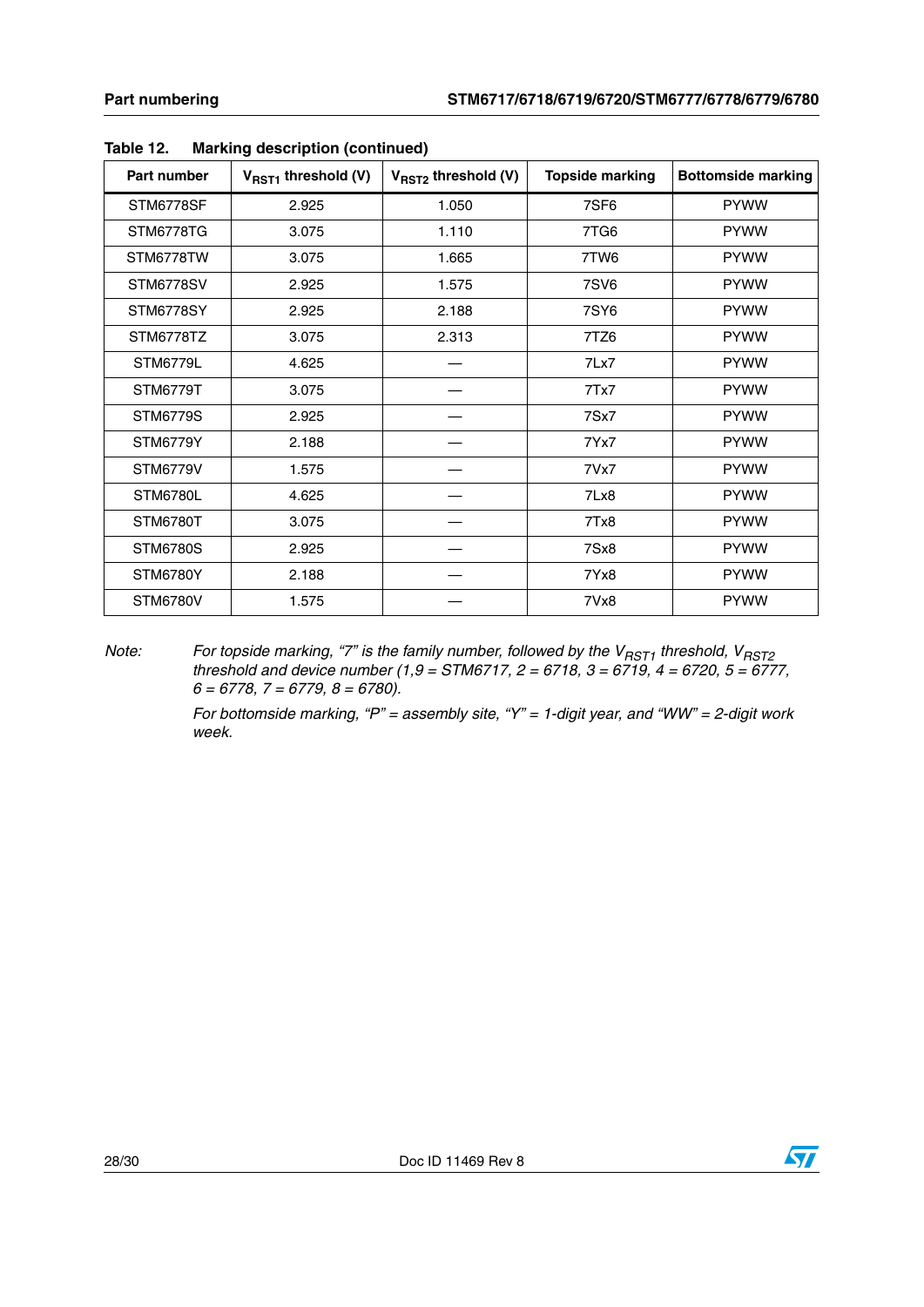# <span id="page-28-0"></span>**8 Revision history**

<span id="page-28-1"></span>

| Table 13. | <b>Document revision history</b> |  |
|-----------|----------------------------------|--|
|           |                                  |  |

| Date        | <b>Revision</b> | <b>Changes</b>                                                                                                                                                                                                               |
|-------------|-----------------|------------------------------------------------------------------------------------------------------------------------------------------------------------------------------------------------------------------------------|
| 18-Oct-2004 | 1               | First draft                                                                                                                                                                                                                  |
| 25-Oct-2004 | 1.1             | Descriptive text, sales types (Table 11)                                                                                                                                                                                     |
| 14-Jan-2005 | 1.2             | Update characteristics, pin functions (Table 2)                                                                                                                                                                              |
| 09-Feb-2005 | 1.3             | Update characteristics (Figure 9, Table 3)                                                                                                                                                                                   |
| 08-Apr-2005 | 1.4             | Update characteristics and mechanical dimensions; add table<br>(Figure 9, 10, 27, 28, 29, Table 4, 6, 11, 8, 9)                                                                                                              |
| 28-Jul-2005 | 1.5             | Update characteristics, reset delay (Figure 10, 27, Table 4, 6, 7, 11)                                                                                                                                                       |
| 13-Sep-2005 | $\mathcal{P}$   | Add operating characteristics; update timings, document status, Lead-<br>free text (Figure Figure 13, 14, 15, 16, 17, 18, 19, 20, 21, 22, 23, 24,<br>26, 27, Table 11)                                                       |
| 07-Oct-2005 | 3               | Marked STM6779/6780 as availability request parts (Table 1, 11)                                                                                                                                                              |
| 07-Feb-2007 | 4               | Updated STM6779/6780 availability (cover page, Table 1, 11)                                                                                                                                                                  |
| 12-Jun-2007 | 5               | Updated Table 11, added Table 12: Marking description.                                                                                                                                                                       |
| 05-Dec-2007 | 6               | Updated cover page, Table 6, 11, and 12.                                                                                                                                                                                     |
| 22-Mar-2010 | $\overline{7}$  | Updated <i>Features: Table 6, 8, 9, 11, 12</i> ; footnote 1 of Table 4;<br>Section 6: Package mechanical data; added tape and reel<br>specifications (Figure 30, Table 10, footnote 4 of Table 11);<br>reformatted document. |
| 02-Aug-2011 | 8               | Removed footnote from Table 6: DC and AC characteristics.                                                                                                                                                                    |